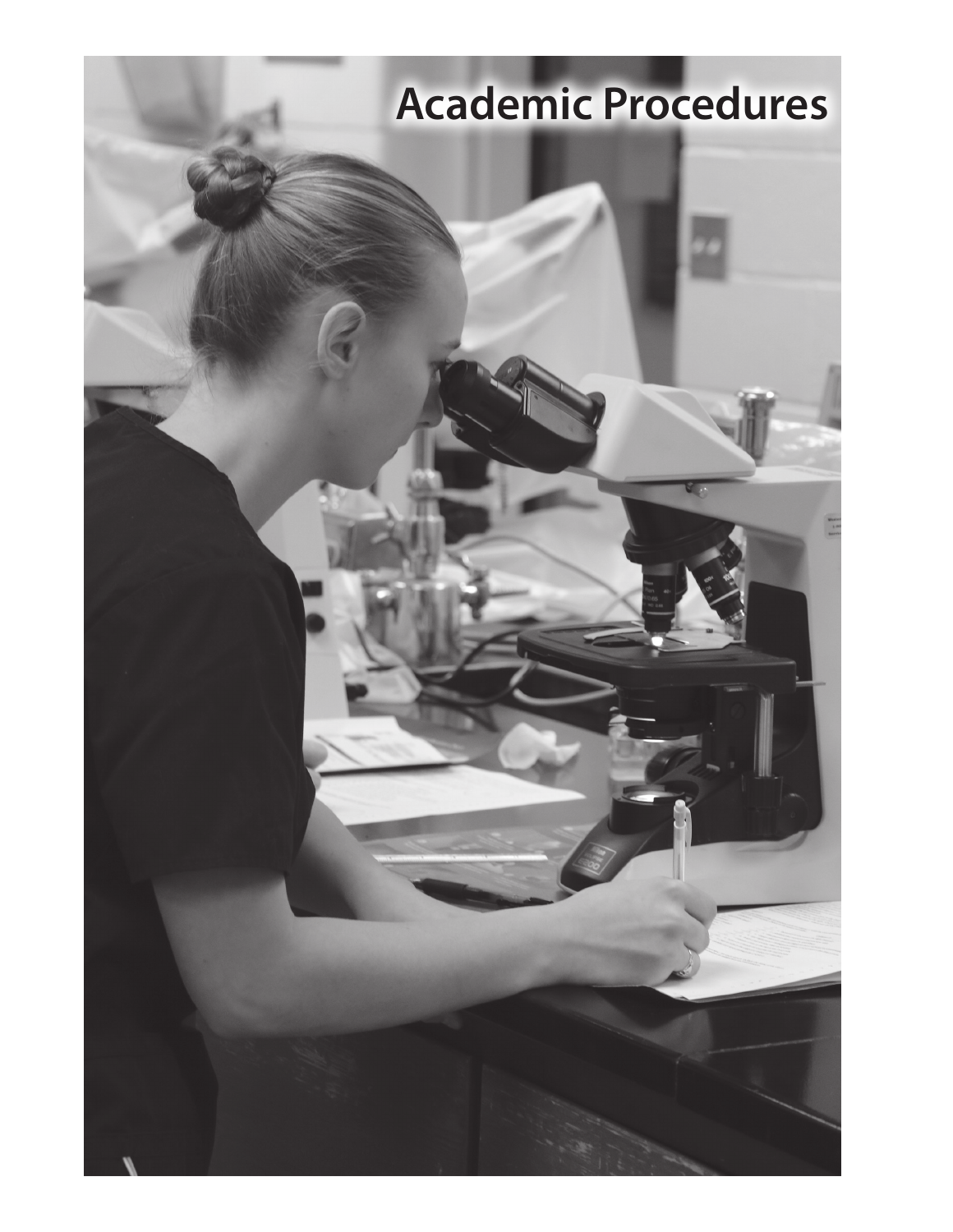# Registration Procedures

Individual students select and develop programs of study for a given semester under the direction of an assigned faculty academic advisor.

The registration procedure observes the College's rules while providing efficient service to students. Procedures are constantly under review and changes are made as necessitated by enrollment increases and as permitted by developments in the processing of records.

Instructions are issued at each enrollment which consist of the following steps: (1) planning a program of study with an assigned advisor; (2) completing registration materials; (3) having enrollment materials checked and approved by academic advisor; and (4) assessment and payment of fees.

All information requested during enrollment is vital and important to the student and the College. Students must supply all information requested, accurately and completely, according to instructions. If address, legal name, field of study, advisor, telephone number, or other such information changes after enrollment, the student should inform the Records Office immediately. Falsification of records may result in suspension from classes.

EWC will accept no "Application for Admission" forms after the Friday before the start of the Fall or Spring semester. The College offers 8 week Block Classes during the second half of each semester for which admission may be granted once the Application for Admission has been completed, assessment testing has taken place, and application for appropriate financial aid has been completed.

# Change of Registration

Students desiring to drop or add courses (after Late Registration ends) should obtain the necessary form from the Records Office. After the student completes the form, "Change of Registration," and secures the proper signatures, the form is returned to the Records Office.

The following schedule applies to students adding and/or dropping classes:

- 1. No entry is made on the student's permanent academic record for classes dropped prior to the last day for late registration.
- 2. No classes may be added or dropped after the last day for late registration without the approval of the Financial Aid Office, the academic advisor, and the class instructor.

# Advisors

When students enroll at Eastern Wyoming College, they are assigned to an academic advisor who aids them in planning their program of study in selecting educational and vocational objectives, and in making personal adjustment to college life.

All degree-seeking students are required to take placement exams in English, math, and reading prior to the first day of classes to aid in proper class placement and to maximize academic success. Non degree-seeking students may be required to take the placement exams prior to enrolling in certain English and math courses. It is important for all college students to possess or acquire the math, reading, and English skills necessary for their program of study.

Academic advisors are usually assigned at the time placement exams are taken. The student and advisor then receive copies of the placement exam results to use in making decisions about program selection and course enrollment. Advisors are to be consulted whenever the student registers for classes, drops or adds classes, receives a deficiency notice, or when the student begins to make graduation/transfer plans. Advisors are important and students are urged to confer regularly with them.

# Change of Major or Advisor

Students who wish to change their major and/ or advisor should contact the Records Office at 307.532.8207.

### **Credits**

EWC's **definition of one (1) credit hour** (55 minutes) is as follows:

- 1 hour of lecture for 15 weeks
- 2 hours of lab for 15 weeks
- Equivalent amount of work over a different
- amount of time or<br>
Other activities established by EWC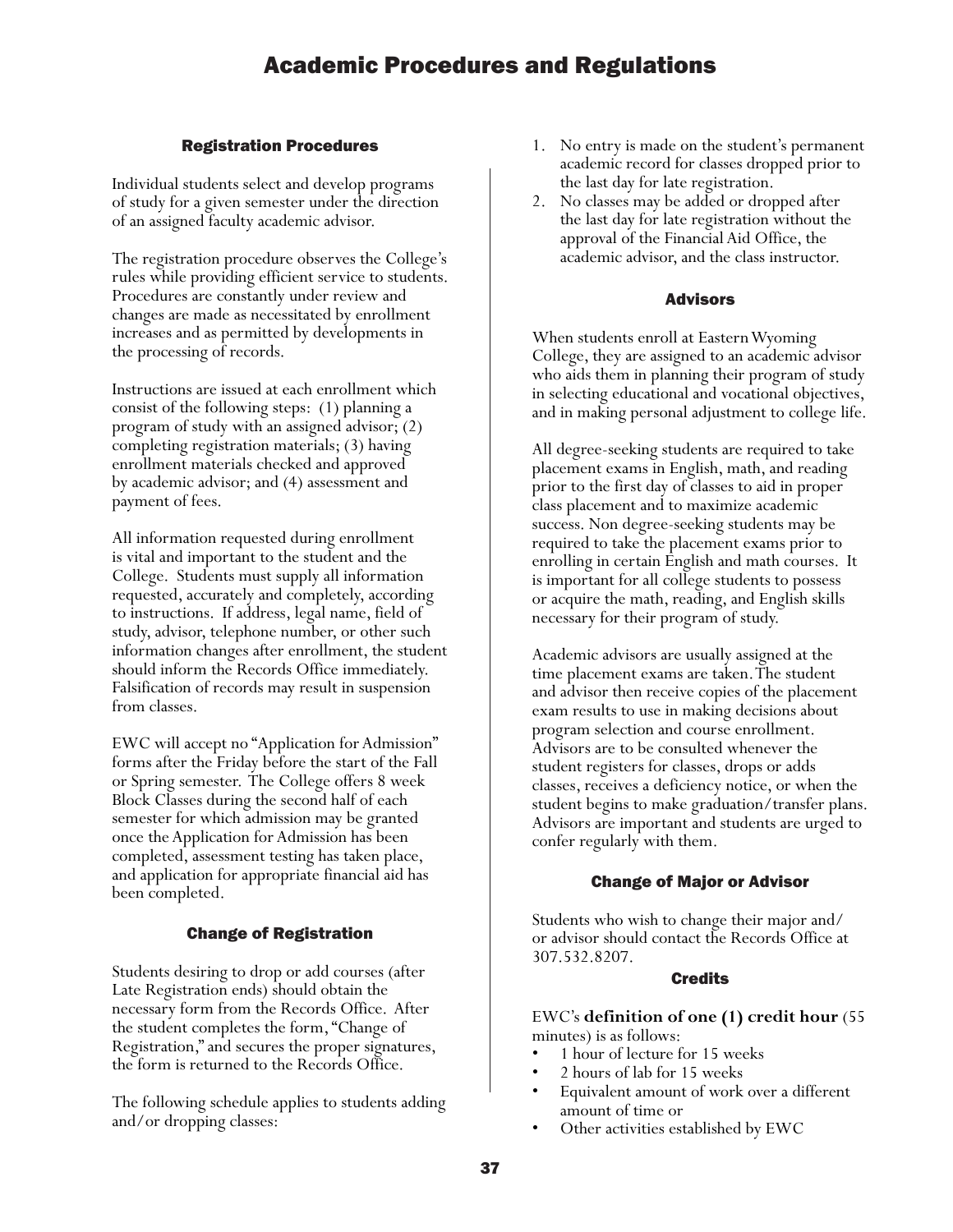including internships, practicums, field experiences, self-directed studies, and online or distance education

A credit hour comprises work through one semester and normally requires an average of three hours of effort per week for each credit hour. (Classes with laboratory components require more contact time.) These three hours of effort may be occupied with lectures, recitations, laboratory work, reports, or assignments outside of the classroom.

The amount of credit for any course is governed by the catalog statement. Allowance for more or less credit than is listed in the current catalog will not be allowed.

### Credit Hour Load

Twelve credit hours is the minimum required for full-time status as defined by EWC and federal aid programs.

An average of 15 or 16 hours of credit each semester is considered a normal load. The maximum semester credit load is 18 hours. Students must have approval of the Vice President for Academic Services to exceed this maximum.

Only students of marked ability, whose grades average "B" or above, should enroll for more than the average number of hours. Students registering after the end of late registration may be restricted in the number of hours for which they can enroll. Restrictions in this case will be determined by the student's advisor and the Vice President for Academic Services.

Certain programs outlined under the "Programs of Instruction" section of this catalog will identify a semester totaling 19 hours or more. Students should work with their advisors to determine the best way to accomplish the completion of all the program requirements. For some students it may be best to extend their academic planning to include an additional Summer session or semester in order to successfully complete a particular program.

### Institutional Challenge Exams

Institutional Challenge examinations are available for some courses. Students showing proficiency by passing challenge examinations can be given credit up through the level of demonstrated proficiency. For details about challenge exam availability, the student should contact the appropriate division chair. Grades of S and U are given in all institutional challenge exams. Such credit is not included in a student's grade point average (GPA). The grade of S would be equivalent to "C" or better. Entries will be made on the student's transcript only if the grade of S is obtained and only if the student enrolls at EWC in a degree program. Students should be aware that while credit may be awarded through such exams by Eastern Wyoming College, not all institutions will accept transfer credit earned through these methods. A fee of \$10 will be assessed for each examination.

### Advanced Placement Examination

Students showing proficiency by passing examinations such as College Entrance Examination Board Advanced Placement Program (CEEB-APP) or American College Testing— Proficiency Examination Program (ACT-PEP) may earn EWC college credit for demonstrated proficiency to a maximum of 15 semester credit hours. Grades of S and U are given in all examinations. Credit by advanced placement examination is not included in the student's grade point average but counts in hours earned toward graduation. The grade of S is the equivalent of "C" or better (APP score of 4 or 5). Entry on the student's transcript for credit by examination is made only if a grade of S is obtained and is noted as a grade obtained by examination. Students should be aware that while credit may be awarded through exams for Eastern Wyoming College requirements, not all institutions will accept transfer credit earned through these methods.

### DSST

### (DANTES Subject Standardized Tests)

Students showing proficiency in content areas as demonstrated by the DANTES (Defense Activity for Non-Traditional Education Support) Subject Standardized Tests (DSST) may receive EWC college credit. Students may earn credit through these exams by scoring at or above the minimum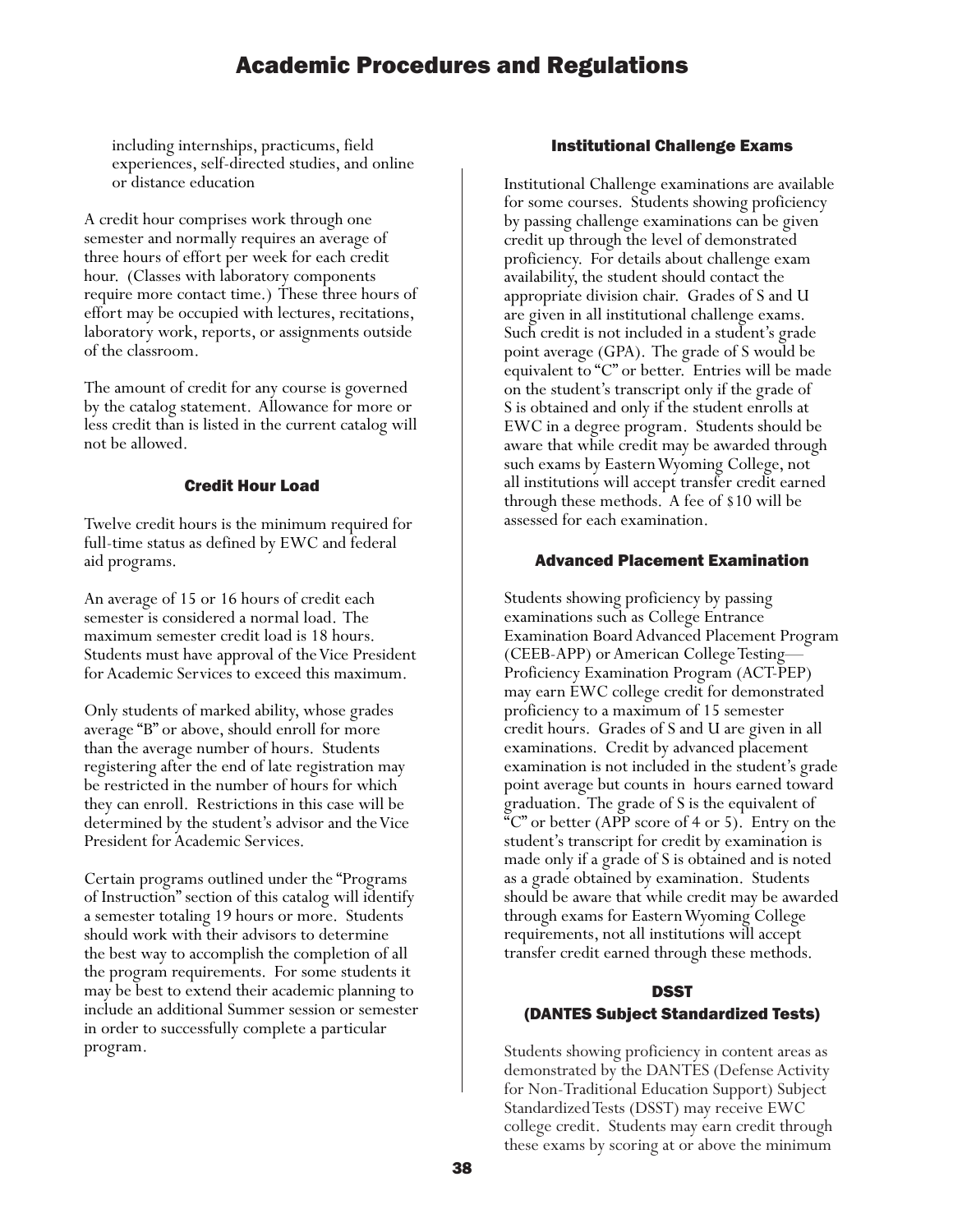scores established by Eastern Wyoming College. A maximum of 15 semester hours of credit by examination may be earned toward EWC graduation requirements. DSST examinations are administered by appointment only in the Center for Testing and Career Services. For copies of the DANTES policy and information about scheduling an appointment, call 307.532.8288. A fee is assessed for each DSST examination plus an administration fee of \$15.

### College Level Examination Program

Eastern Wyoming College administers subject examinations of the College Level Examination Program (CLEP). CLEP examinations may not be repeated within six months from the time the examinations were administered. Students may earn credit through the subject examinations by scoring at or above the score recommended by the Council on College-Level Examinations. Entries on the student's records will state that the credits earned were by CLEP examinations along with the title of the examination. A maximum of 15 semester hours of credit by examination may be earned toward EWC graduation requirements.

Students may designate the institution they wish to receive their scores and should be aware that not all colleges have the same policies regarding acceptance of credit by examination. Therefore, students should confirm with the college or university to which they are transferring that the credit by examination will transfer. The transfer of CLEP scores to EWC from other accredited institutions will be determined by the Vice President for Student Services.

CLEP examinations are administered by appointment only in the Center for Testing and Career Services. For an appointment, call 307.532.8288. A fee is assessed for each CLEP examination plus an administration fee of \$15.

|                    | <b>Semester</b> | (Minimum Computer-Based<br><b>Required</b>   | <b>Testing Score)</b> |
|--------------------|-----------------|----------------------------------------------|-----------------------|
| <b>EWC Courses</b> | <b>Hours</b>    | <b>CLEP Examination</b>                      | <b>Required</b>       |
| BIOL 1010          | 4               | Biology                                      | 50                    |
| <b>CHEM 1020</b>   | 4               | Chemistry                                    | 50                    |
| <b>COSC 1200</b>   | 3               | Information Systems & Computer Apps          | 50                    |
| <b>ECON 1010</b>   | 3               | Principles of Macroeconomics                 | 50                    |
| <b>ECON 1020</b>   | 3               | Principles of Microeconomics                 | 50                    |
| <b>EDFD 2100</b>   | 3               | Intro to Educational Psychology              | 50                    |
| EDFD 2450          | 3               | Human Growth and Development                 | 50                    |
| ENGL 1010          | 3               | College Composition                          | 50                    |
| ENGL 2020          | 3               | Analyzing and Interpreting Literature        | 50                    |
| GERM 1010 & 1020   | 8               | German Language                              | 50                    |
| <b>HIST 1110</b>   | 3               | Western Civilization I                       | 50                    |
| <b>HIST 1120</b>   | 3               | Western Civilization II                      | 50                    |
| HIST 1211          | 3               | Hist of the US I: Early Colonization to 1877 | 50                    |
| <b>HIST 1221</b>   | 3               | History of the US II: 1865 to Present        | 50                    |
| <b>MATH 1000</b>   | 3               | Problem Solving                              | 50                    |
| <b>MATH 1400</b>   | 4               | College Mathematics                          | 50                    |
| <b>MATH 1450</b>   | 5               | Precalculus                                  | 50                    |
| <b>MATH 2200</b>   | $\overline{4}$  | Calculus                                     | 50                    |
| <b>MKT 2100</b>    | 3               | Principles of Marketing                      | 50                    |
| <b>POLS 1000</b>   | 3               | American Government                          | 50                    |
| <b>PSYC 1000</b>   | 3               | Introductory Psychology                      | 50                    |
| <b>PSYC 2300</b>   | 3               | Human Growth & Development                   | 50                    |
| SPAN 1010 & 1020   | 8               | Spanish Language                             | 50                    |
|                    |                 |                                              |                       |

Eastern Wyoming College courses for which CLEP credit may be earned: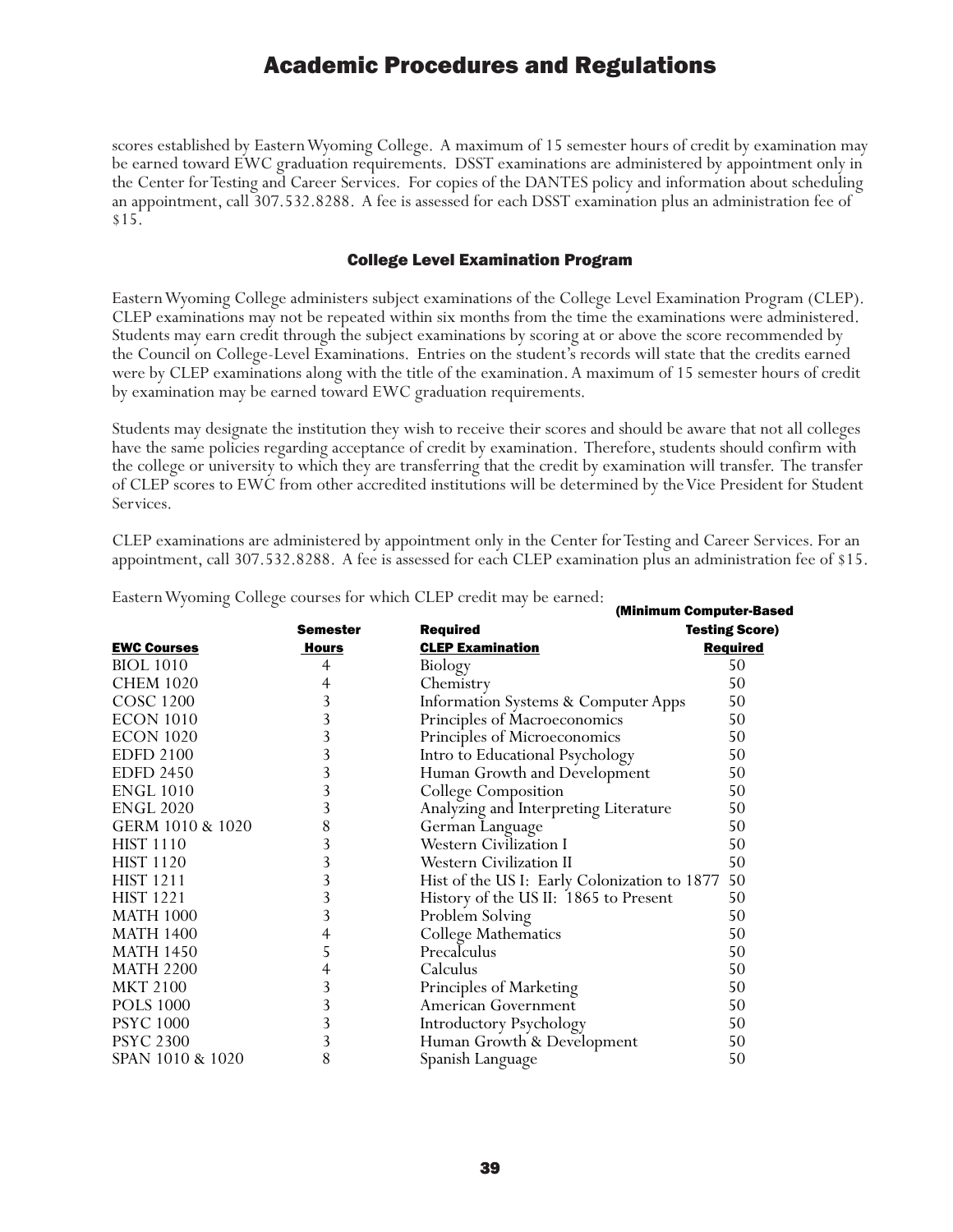# Independent Study

Independent study is available to those students who have demonstrated the self-discipline to study successfully with a minimum of structure and formal direction from an instructor. It is designed for use in exceptional circumstances and is not used routinely.

A student must develop a plan for independent study with his/her advisor and the faculty member who will supervise the work. The plan will be submitted to the appropriate Division Chair for approval. Independent study is subject to the same academic calendar as regularly scheduled coursework and is to be completed during the term.

# Grade Reports

Midterm deficiency notices are found on LancerNet and are alerts to those students whose work in any course is less than satisfactory. The purpose of midterm deficiencies are to call attention to the progress of each student at a point in the term which permits enough time for improvement. Students who receive deficiency notices ( $\text{grade}(s)$  below a "C") should confer with the instructor(s) and their advisor for recommendations and suggestions as to how their work can be improved.

Final grade reports are prepared immediately following the close of each semester. Grades will be available on LancerNet which can be accessed on the Internet at ewc.wy.edu after the close of the semester. A transcript may be obtained through a written request if access to LancerNet is not available to the student.

# Final Examinations

The last week of the semester is set aside for study and final examinations. Where possible, college-sponsored activities will not be scheduled during the final examination period. **No final exams will be rescheduled to accommodate travel arrangements.**

# Grades

It is the policy of the College that the value of the student's work is not determined entirely by what he/she may know upon examination. His/ her grade is determined by daily application and results, as well as by periodic examination.

### The student's performance is evaluated according to the following system of grades:

| Grade | Value        | <b>Definition</b>            |
|-------|--------------|------------------------------|
| A     | 4            | Exceptional                  |
| в     | 3            | Very Good                    |
| C     | $\mathbf{2}$ | Average or Acceptable        |
| D     | 1            | Poor                         |
| *F    |              | Failure (Assigned as a grade |
|       |              | for inadequate performance,  |
|       |              | nonattendance, or            |
|       |              | abandonment of class)        |

 \*X 0 Incomplete. A student who is unable to complete the coursework required in any designated course may receive an incomplete grade of X with an agreement between the student and instructor of the course. Such agreement(s) must be in the form of a "contract" between said instructor and student outlining the work and time designated for such coursework to be finished. These contract forms must be submitted to the appropriate Division Chair. The completion date designated by an instructor may not exceed one academic semester. If the coursework is not completed or graded within one year, the grade of X will revert to a grade of "F" or "W" at the discretion of the instructor.

| Grade | <b>Value</b> | <b>Definition</b> |
|-------|--------------|-------------------|
| w     | o            | Withdrawal        |
| IM    | Λ            | Instituting       |

IW 0 Institutional Withdrawal \*IP 0 In Progress. The IP grade notation is used for those courses which are still in progress beyond the scheduled end of the term. It is not considered a grade as such, but rather an indicator of a course in progress and is not included in the semester summary of grade points or hours completed. The temporary notation of IP is assigned for each student enrolled in the course until a permanent grade is issued by the instructor. If the course is not completed or graded within one year, the grade of IP will revert to a grade of IW.

# Grade Value Definition

**S**,\***U** 0 Satisfactory and Unsatisfactory. The grade of S is interpreted as a grade of "C" or above and the grade of U is interpreted as a grade below "C".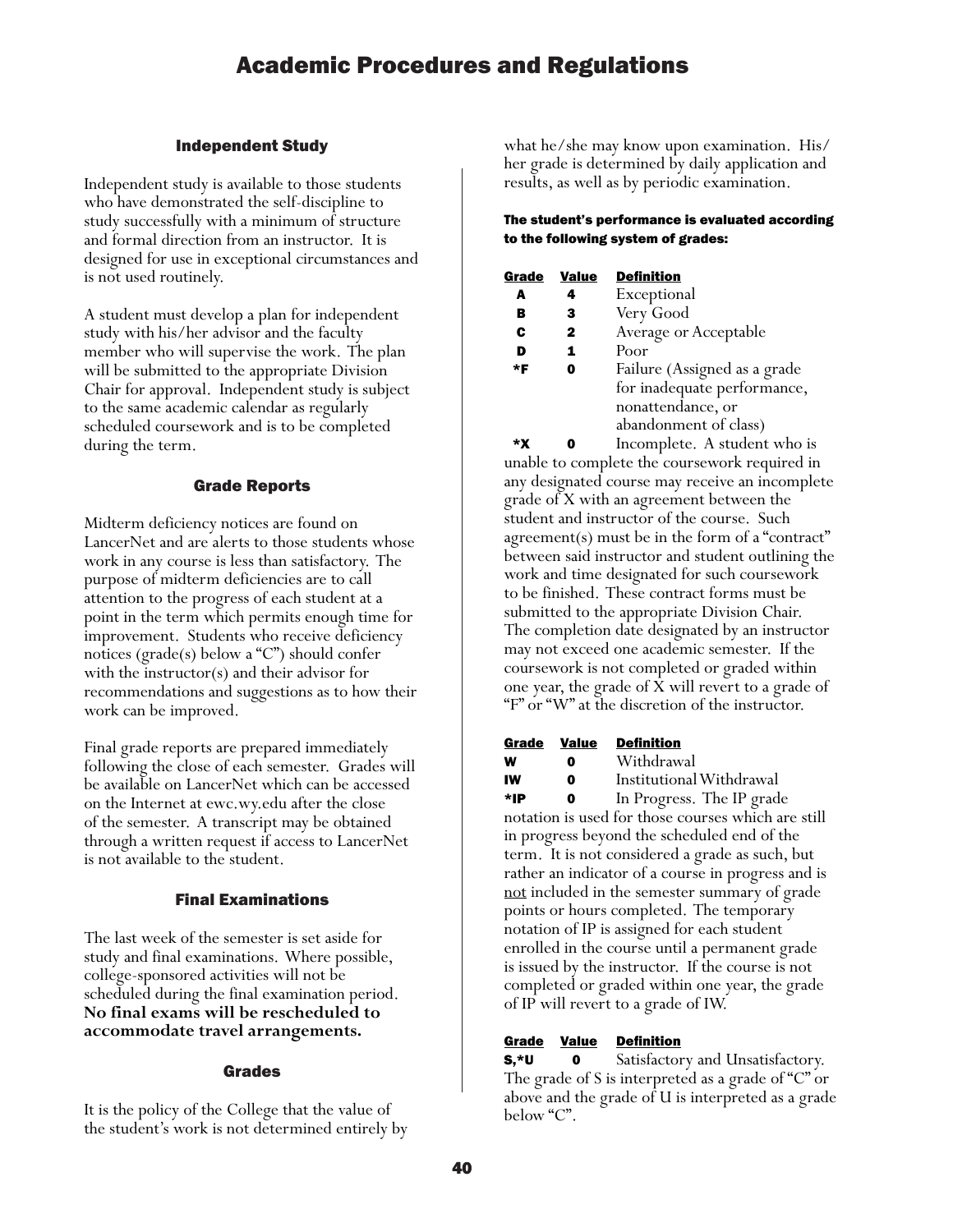S/U grades are intended primarily for on-the-job training courses and credit through institutional challenge examinations, credit through the College Level Examination Program (CLEP), credit by Advanced Placement Examinations, DANTES, and courses which are offered for S/U grade only. Students should be aware that while credit may be awarded through such exams for Eastern Wyoming College requirements, not all institutions will transfer credit earned through these methods.

Neither the S nor U grade carry grade points and neither will be included in the calculation of a student's grade point average. Both S and U grades will count as hours attempted and S grades will count as hours earned. Once issued, an S grade cannot be converted to a letter grade.

### Grade Value Definition

\*AU 0 Audit. Students must signify at the time of registration whether or not they are taking courses for audit. There will be no opportunity to change this decision after enrollment.

\*For financial aid purposes, grades of F, X, W, IW, IP, U, and Audit do not count toward successful completion of classes.

### Grade Point Average

A grade point average (GPA) represents a weighing of all applicable credit hours and grades. For purposes of calculating the grade point average, grades are assigned the following point values:  $A=4$ ,  $B=3$ ,  $C=2$ ,  $D=1$ ,  $F=0$ . Courses in which a grade of IW, IP, X, W, S, U, or AU is assigned are not used in calculating the grade point average.

### A student's GPA is derived by the following process:

First the point value of the grades the student earned in each course is multiplied by the number of credit hours for that course. The products (credit hours multiplied by point value) for all the student's applicable courses are added together, and the total is divided by the number of applicable credit hours attempted. The result is the student's GPA.

### For example, a student carrying 16 credit hours earned the following grades:

3 hour course A (4) 3 hour course C (2) 4 hour course B (3) 4 hour course A (4) 2 hour course B (3)

### The computation for the grade point average is as follows:

- $3$  hours  $X = 12$ 3 hours  $X = 6$ 4 hours  $X$  3 = 12 4 hours  $X = 16$ 2 hours  $X$  3 = 6 16 hours 52 points 52 points divided by 16 hours = 3.25 GPA
- 1. Semester Grade Point Average: The sum of all grade points earned in a semester divided by all applicable credits attempted.
- 2. Cumulative Grade Point Average: The sum of all grade points earned at EWC divided by all applicable credits attempted at EWC. Only the credit and grade points earned in the course or last attempt of a repeated course are used in calculating the grade point average.

### Challenges to the Record

See EWC Notification of Rights Under FERPA for Postsecondary Institutions on page 47.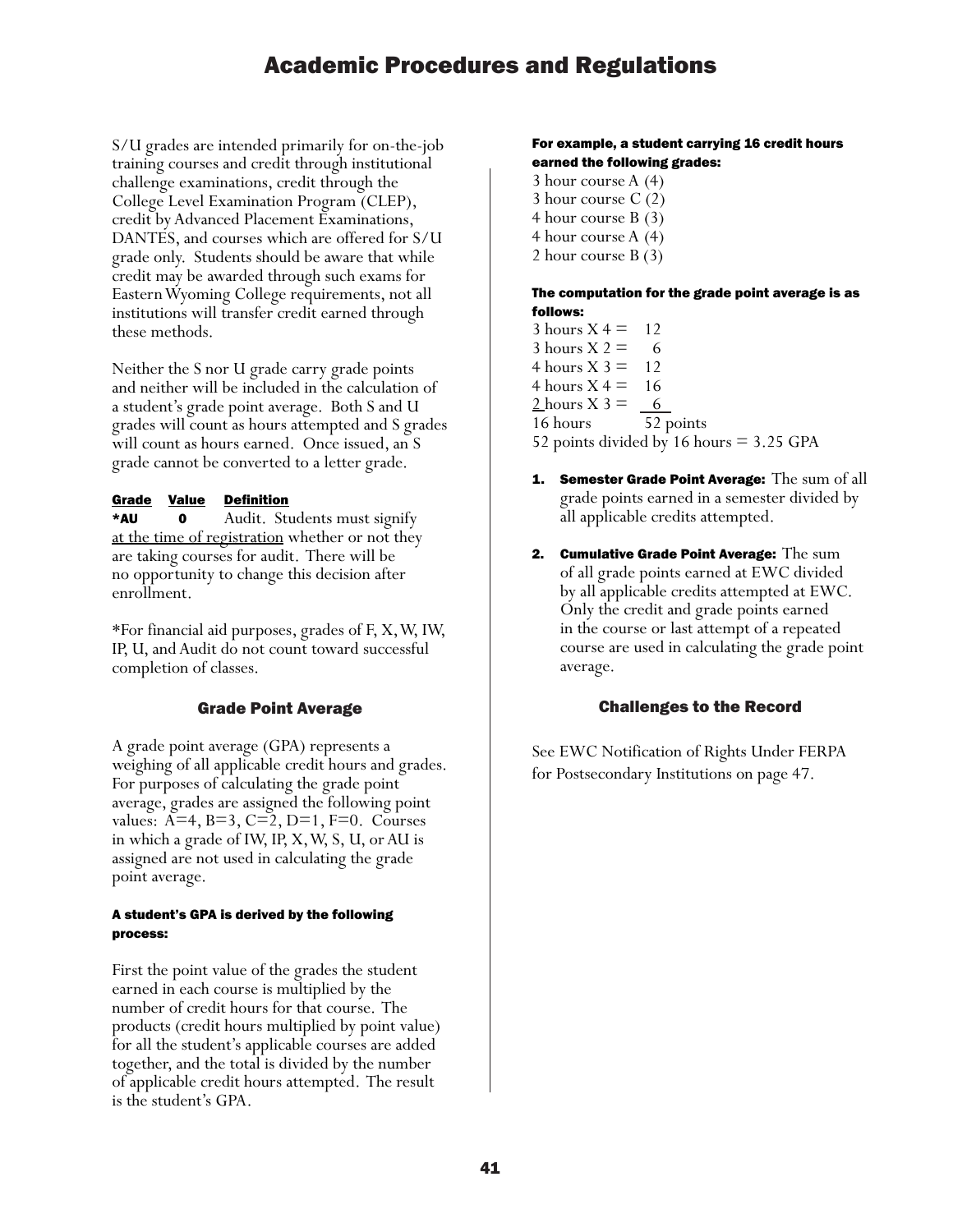# Exit Assessment

All candidates for Associate of Arts or Associate of Science degrees are required to participate in exit assessments prior to graduation. The first assessment, known as an Outcomes Assessment, targets the student's specific program of study (major) and may include portfolios, exit interviews, papers, comprehensive exams, etc. The second assessment is the Collegiate Assessment of Academic Proficiency (CAAP). Administered in the Spring semester, the CAAP exams are a set of standardized tests developed to test core educational skills. This assessment targets selected general education skills typically attained in college such as reading, writing, mathematics, science reasoning, and critical thinking. Students graduating in the Fall term with their Associate of Arts or Associate of Science degrees are encouraged to take the CAAP exams in the Spring term before graduation.

All candidates for the Associate of Applied Science degrees and Certificates are also required to participate in an Outcomes Assessment prior to graduation. While the specific assessment method varies depending on degree and program, one portion will target the general education skills of reading, math, and writing. This exit assessment process will help students validate academic proficiency, identify broad academic strengths and weaknesses, and plan future educational choices more effectively. The results of the assessment process will also serve to evaluate Eastern Wyoming College's effectiveness in specific program training and overall general education preparation, and provide information that can be used for improvement. A summary of the results from past EWC outcomes assessment activities is available on the college's website (ewc.wy.edu) under About EWC-Data and Planning.

### Honor Roll

Students who achieve high scholastic grades are honored by being placed either on the President's Honor Roll or the Dean's Honor Roll. To be considered for the honor rolls, the student must carry a minimum credit load of 12 semester hours and must receive letter grades of A, B, C, D, F, or S/U. The student can receive no semester grades of X (Incomplete) or IP (In Progress) for honor roll purposes. In addition to the above criteria, the student must achieve a

4.00 GPA for the President's Honor Roll and at least a 3.50 GPA for the Dean's Honor Roll.

### Graduation

The College holds one annual commencement at the Torrington campus in May. Although attendance is optional, all December, May, and Summer candidates are encouraged to participate in the ceremony.

**Intent to Graduate cards and degree evaluations must be requested and turned in by mid-November for Spring and Summer graduation, and by March for December graduation.** If students are taking classes from other colleges, they need to submit transcripts at the end of each semester to the Records Office at EWC in Torrington if they are using those classes to meet graduation requirements.

Students who have an incomplete (X) and plan to graduate have one semester or the Summer session (whichever comes first) in which to finish the incomplete. If they do not finish the incomplete, the graduation date moves to the semester in which they finish the incomplete.

A student who graduates "With Distinction" has met, and exceeded, most measures of academic success. With a cumulative grade point average at or above 3.5 on a 4.0 point scale, this student is considered a model of dedication and perseverance.

A student who graduates "With High Distinction" has met, and exemplifies, the highest standards of academic rigor and scholarship. With a cumulative grade point average at or above 3.75 on a 4.0 point scale, this student sets the standard of academic excellence.

Students who have received Federal Direct Subsidized or Unsubsidized student loans while attending EWC must complete Exit Counseling online at StudentLoans.gov prior to graduation.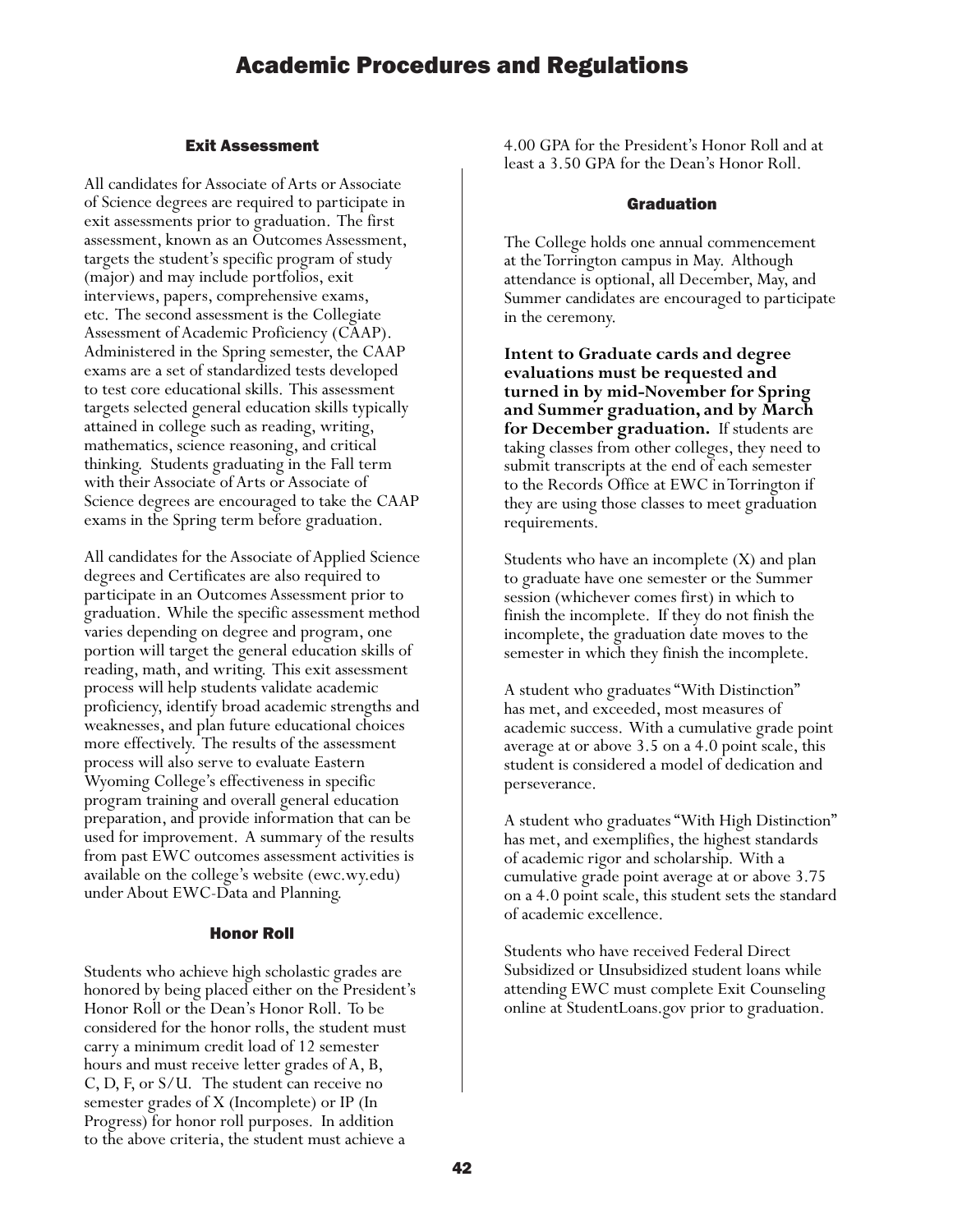### Student Classification

Student classification is based on the number of semester credit hours earned.

#### 1. Freshman

a) less than 30 semester hours

### 2. Sophomore

a) 30 semester hours or more, or students with degrees

### **Transcripts**

Official transcripts and records of college work may be obtained from the Records Office upon a signed, written request by the student. Request forms may be obtained in the Records Office or on the EWC website under "Current Students". **Oral requests are not accepted.** No transcripts or records will be released for students who have unpaid financial obligations with Eastern Wyoming College.

Official transcripts of credit earned at other institutions and other records which have been presented for admission or evaluation of credit become the official educational record. Actual acceptance of transfer credit is dependent on the curriculum pursued by the student. No transfer hours will be recorded until the student has enrolled and completed at least one credit course through Eastern Wyoming College.

Students are asked to anticipate transcript needs at least 5 days in advance. A minimum of 5 days is usually needed at the close of a semester to record grades and issue transcripts. There may be a charge to receive a transcript.

### Limitations of Courses Offered

Eastern Wyoming College reserves the right to cancel any course for which there is insufficient enrollment. Certain courses are offered irregularly and based on demand. The listing of available courses in this catalog does not imply a contractual obligation to offer these courses.

### Repeating Courses

With approval of the academic advisor, a student may repeat courses to better a previous grade. In such cases, both credit entries and both grades

appear on the student's record. The credit from any given course (or equivalent course on another campus) is applicable to degree requirements only once. The credit and the grade earned <u>in the</u> last attempt are used in calculating the cumulative grade point average. Variable credit courses are not considered as repeat courses unless the instructor provides written certification that the course content was, in fact, repeated. A student is not to repeat a course in which a grade of X (Incomplete) has been assigned. The proper procedure is to arrange with the instructor to complete the coursework.

Repeating courses may affect Veterans Educational benefits.

### Auditing Courses

The privilege of auditing a credit class is available with approval of the student's advisor and the class instructor. Though this auditing privilege carries full rights of class participation, it does not carry academic credit or a grade, and subsequent credit by special examination is not available. The auditing privilege is subject to the same fee schedule as credit courses. Students must signify at the time of registration whether or not they are taking courses for audit. Audited courses cannot be funded by financial aid.

#### Attendance

**A student at Eastern Wyoming College is expected to attend all sessions of each course in which he/she is enrolled.** Active participation in all scheduled learning activities is essential for the student to satisfactorily achieve the educational objectives of any course. An instructor is authorized to withdraw a student from a course whenever:

- a) the student's absences in the course exceed 20% (twenty percent) of the scheduled sessions for the semester, or
- b) the student has been absent 6 (six) consecutive class hours in the course, or
- c) the student has not completed 20% (twenty percent) of the assigned learning activities.

Where a special program attendance policy varies from the above, that program policy will prevail.

A student who is withdrawn from a course on or before the school's official last day to drop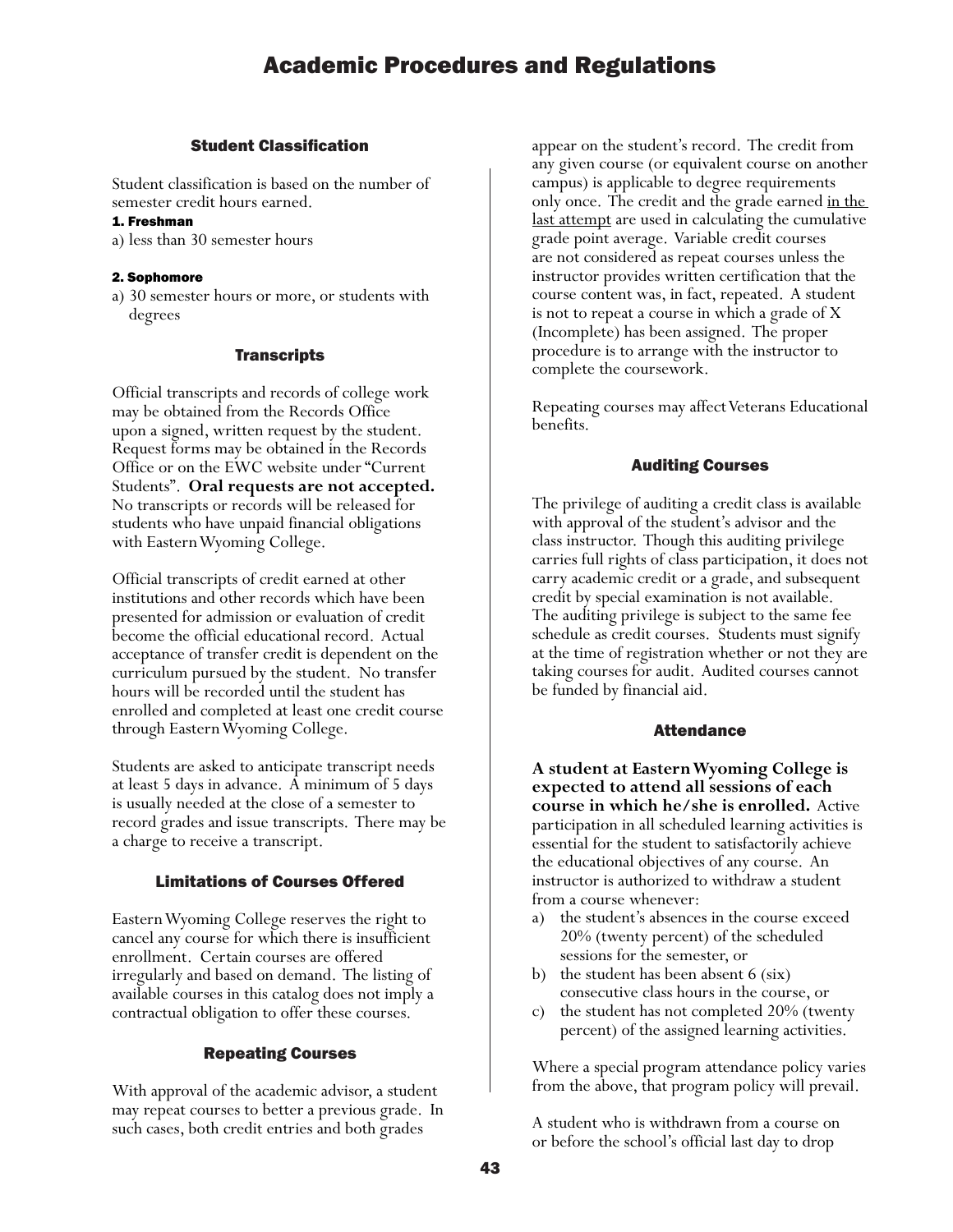classes will receive a grade of W (Withdrawal) for the course. A student who is withdrawn after the official last day to drop classes will receive a grade of F (Failure), a grade of IW (Institutional Withdrawal), or a grade of W (Withdrawal) for the course.

It is the responsibility of the instructor to notify, in writing, the Vice President for Student Services that the student is being withdrawn. The instructor also must indicate what grade the student is to receive. The Vice President for Student Services will then notify the student of the action taken.

Due to the variation of course content and in types of classroom activity, make-up policies will vary from instructor to instructor and will be outlined in the course syllabus given to each student.

# Leave of Absence

A student who must be absent for an extended period of time because of health or other unavoidable circumstances may petition the Vice President for Academic Services for a leave of absence. A leave accounts for absences from classes, but does not relieve the student from making up all work missed, nor does it excuse the student from going through the regular withdrawal procedure (outlined below) if the student discontinues attendance for the remainder of the semester.

### **Withdrawals**

A. WITHDRAWAL FROM INDIVIDUAL CLASSES **It is the responsibility of the student to drop her/his classes; ceasing attendance to classes does not constitute an official withdrawal from class.** A student wishing to withdraw from an individual class must obtain a change of registration card from the Records Office before withdrawal is official (withdrawal cards are valid only for 72 hours after issuance). Students may withdraw from any or all classes before the last 28 calendar days of the semester and receive a grade of W (Withdrawal). For classes with a duration of less than 15 weeks, student withdrawal must be completed on a prorated basis to the 15 week semester. After this time, withdrawal

will be allowed only upon approval by the Vice President for Student Services if there are exceptional circumstances necessitating withdrawal. The student or an individual instructor will have the right to appeal this decision to the Curriculum and Learning Council. A Withdrawal (W) grade is not computed in the student's grade point average. Withdrawal from a class does not release a student from any unmet financial obligation.

# B. WITHDRAWAL FROM COLLEGE

Withdrawal from Eastern Wyoming College is the official discontinuance of attendance. Students wishing to withdraw are requested to obtain a withdrawal form from the Records Office, complete the form, and return the form to that office. A student who follows this procedure will receive a grade of W (Withdrawal) on his/her transcript for each of the classes in which the student is enrolled, and the grade of W is not computed in the student's grade point average. Discontinuance of attendance without completion of the withdrawal procedure may result in a grade of F (Failure) for each course in which the student is enrolled.

### C. INSTITUTIONAL WITHDRAWAL

The Vice President for Student Services may institutionally withdraw an individual from all classes in the event of a student's total abandonment of classes, a delinquent financial account, death, or other extenuating circumstances. The grade of IW (Institutional Withdrawal) is assigned to the student's classes and is not computed in the student's grade point average. The student will have the right to appeal this decision to the Curriculum and Learning Council.

# Academic Standing

### A. Coding

A student either currently or formerly enrolled shall have on his/her record one of the following academic status codes:

**0** – Student not subject to probation or dismissal regulations; or a student who has attempted fewer than twelve cumulative credit hours.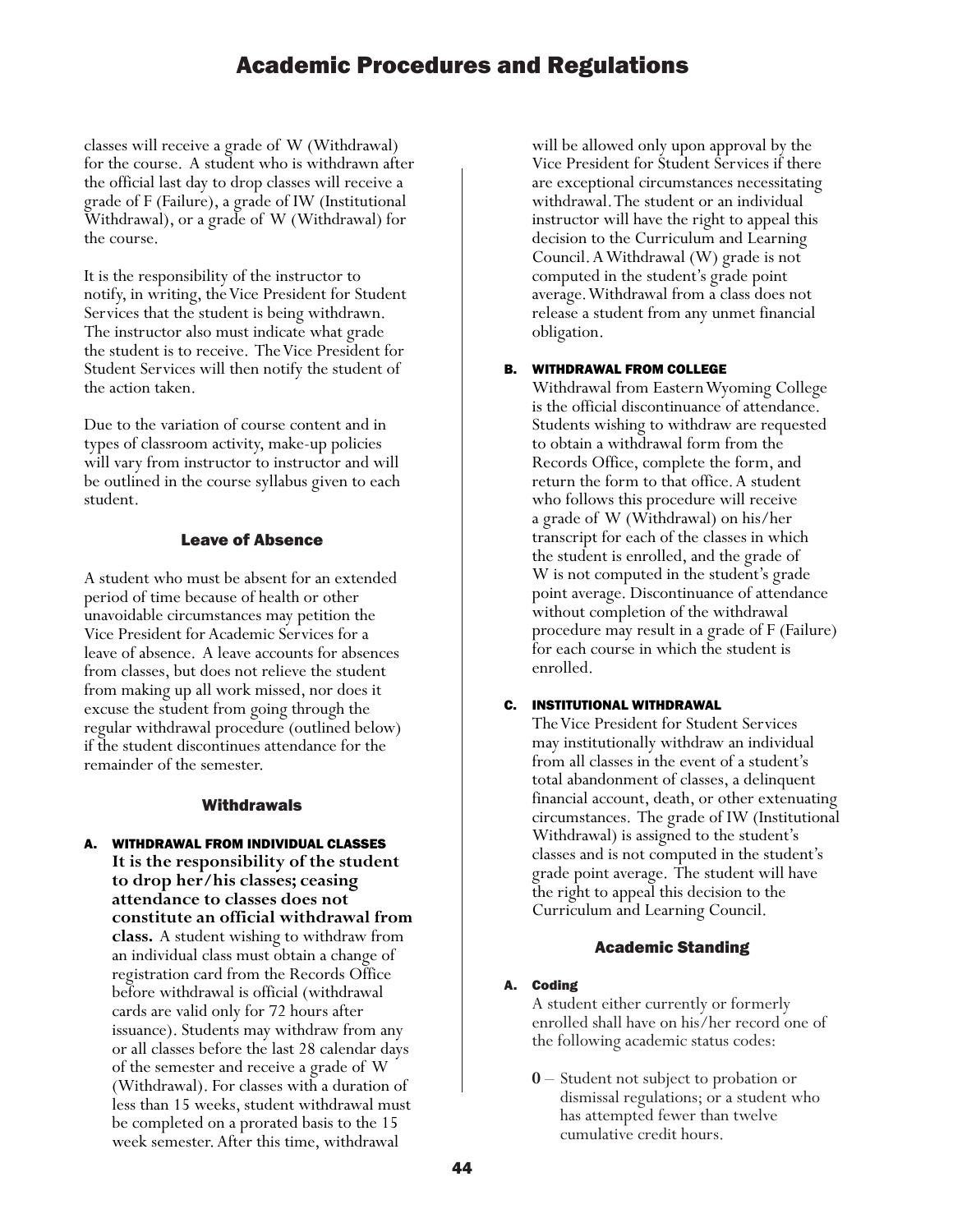- **<sup>1</sup>** Good Standing A student who has attempted twelve or more cumulative credit hours and has a Cumulative Grade Point Average of 2.00 or higher is making satisfactory academic progress and is in good standing.
- **2** Academic Probation
- **3** Academic Suspension
- **4** Academic Dismissal

# **B. Academic Probation & Academic Suspension**

# **Academic Probation**

Academic Probation is a warning that the student's grades are below the academic standards of Eastern Wyoming College. **A student whose Cumulative Grade Point Average (GPA) falls below 2.00 will be placed on academic probation during the next semester in which he/she is enrolled.** A student on Academic Probation will be allowed to re-enroll only after meeting with his/her assigned Academic Advisor. The student will be strongly advised to consider repeating classes in which he/she previously received either a "D" or "F". Students on Academic Probation will be invited to attend an academic success training session at the beginning of their first semester on Academic Probation. Students who do not attend this session forfeit their ability to file an initial appeal for Academic Reinstatement. Students on Academic Probation who attend classes at Outreach sites should contact their Outreach Coordinator.

If at the end of the probationary period, the student:

- a) Achieves a 2.00 Cumulative GPA or higher, he/she will be placed on Good Standing.
- b) Achieves a 2.00 Semester GPA or higher, but the Cumulative GPA is below 2.00, he/she will remain on Academic Probation.
- c) Fails to achieve a minimum Semester GPA of 2.00, he/she will be placed on Academic Suspension.

# **Academic Suspension**

A student who is subject to Academic Suspension is not permitted to re-enroll until he/she has:

1) Filed a Petition for Academic Reinstatement (obtained from the EWC Records Office) with the Vice President for Student Services

(the student may be requested to appear for a personal interview with the Academic Reinstatement Committee), and;

2) The petition approved by the Academic Reinstatement Committee. The Academic Reinstatement Committee may elect to reinstate the student or to suspend the student for the period of one semester. After being suspended for one semester, the student may return under the conditions outlined in "Academic Suspension".

# **Academically Suspended Student Who is Reinstated**

If the student, at the end of the reinstatement period:

- a) Achieves a 2.00 Cumulative GPA or higher, he/she will be placed on good standing.
- b) Achieves a 2.00 Semester GPA or higher, but the Cumulative GPA is below 2.00, he/she will be placed on probation.
- c) Fails to achieve a minimum Semester GPA of 2.00, he/she will be subject to academic dismissal.

# **Academic Dismissal**

A student who has been academically dismissed is not permitted to re-enroll until he/she:

- 1) Meets with the Vice President for Student Services to agree on a plan for how the student will achieve academic Good Standing.
- 2) Once the plan is approved, the student may take no more than nine hours each semester from EWC all of which must be repeats of classes in which the student received either a "D" or "F" in previously.
- 3) If, after two semesters under the agreed upon plan, the student has not achieved academic Good Standing, he/she will be dismissed for one academic year.
- 4) After one year, the academically dismissed student may return to EWC but may take no more than nine hours each semester all of which must be repeats of classes in which the student received either a "D" or "F" in previously. This will continue until the student has achieved academic Good Standing.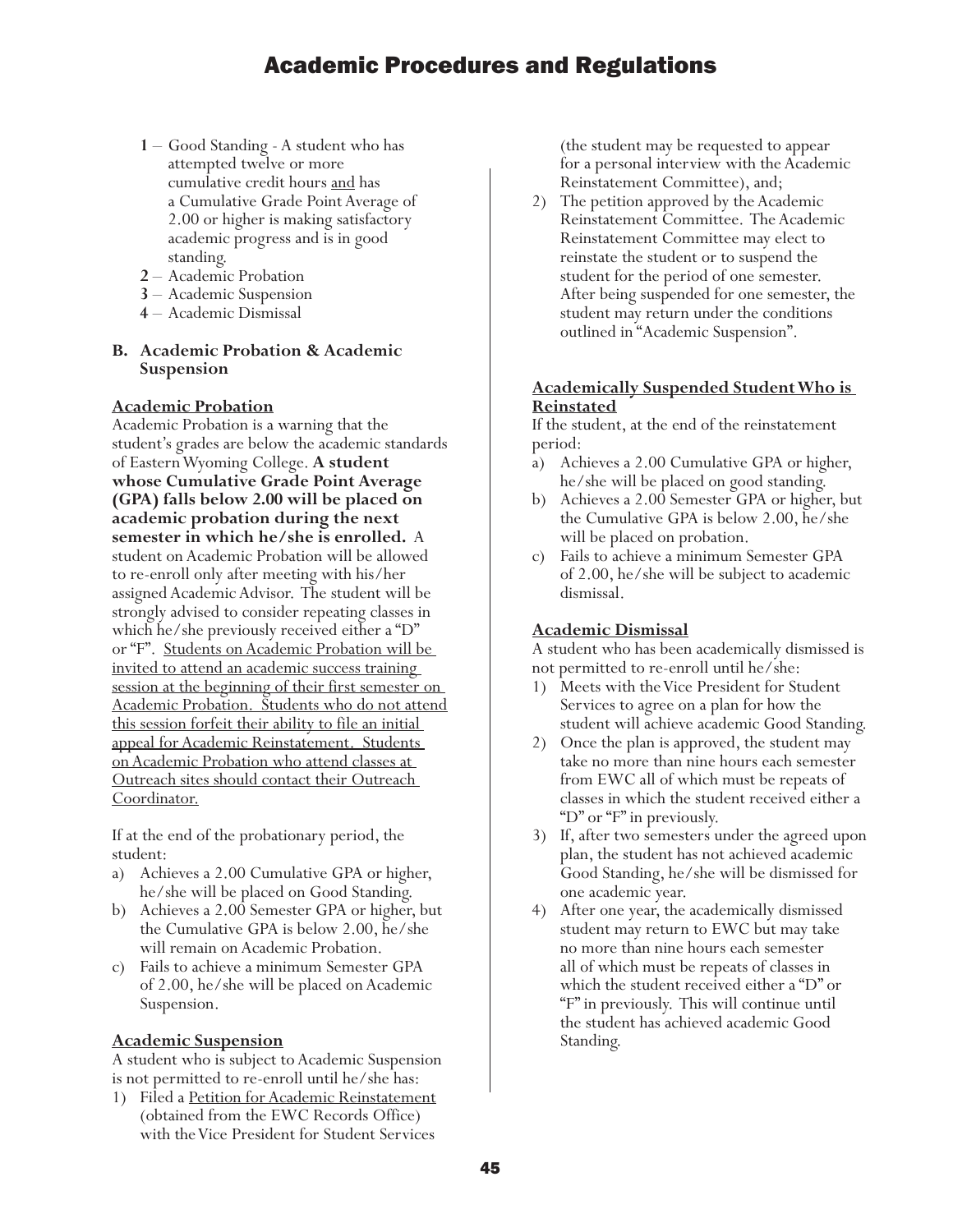# Academic Amnesty

Academic Amnesty permits students to eliminate one semester's credits and grades from their record. The courses and grades will appear on the transcript with a notation that the student was granted Academic Amnesty and that appropriately marked grades are no longer part of the cumulative grade point average, and will not help satisfy EWC graduation requirements. All credits and grades taken during the semester will be subject to Amnesty including those courses which were successfully completed.

Only returning EWC students may petition for Academic Amnesty. Application must be made after the posting of grades for which Amnesty is sought but no later than the 90th calendar day of the subsequent Fall or Spring semester of enrollment. The petition shall be submitted to the office of the Vice President for Student Services. Academic Amnesty may be applied only once and is irrevocable.

**Since Academic Amnesty may affect financial aid awards, students receiving financial aid should contact the Financial Aid Office prior to applying for Amnesty.**  The Petition for Academic Amnesty form can be found on the EWC website under Outreach Sites-Outreach Forms. Further information can be obtained in the EWC Records Office.

# Student Conduct

Colleges recognize the student as an adult pursuing an education. Just as a student does not lose citizenship rights upon enrolling at a college, the student also does not become immune to society's obligations and laws or to the responsibilities of daily living in a broader society. In general, the behavioral norms expected of the college student are those of common decency and decorum, recognition of and non-infringement upon the rights and property of others and of the College, honesty in academic work and all other activities, and observance of local, state, and federal laws.

When students enter Eastern Wyoming College, they take upon themselves certain responsibilities and obligations including satisfactory academic performance and social behavior consistent with the lawful purposes of the College. Student

conduct, therefore, is not considered in isolation within the college community but as an integral part of the education process. All students are expected to know and abide by the Student Code of Conduct. A copy of the Student Code of Conduct is available upon request from the Office of the Vice President for Student Services and also contains the student grievance process.

# Academic Dishonesty

Eastern Wyoming College regards all forms of academic dishonesty as serious offenses that cannot be condoned. These forms include inappropriate dependence upon the aid of other persons in carrying out class or laboratory assignments; plagiarism; and cheating on quizzes, tests, or examinations. For a first offense, a student will be subject to the instructor's disciplinary action which may include a grade of zero on the affected coursework, lowering of the final grade in the course, receiving a grade of "F" in the course or withdrawal from the course. The student who commits such an offense a subsequent time will be assigned the grade of "F" and may be subject to dismissal from the College with the reason for dismissal specifically stated and retained in college records. A student who has been the subject of disciplinary action for academic dishonesty may follow the EWC Grievance Policy included in the Student Code of Conduct.

Turnitin is a cloud-based text review service utilized by EWC for originality checking, including improper citations or potential plagiarism. Student work in this course may be submitted to and retained by this service, though the student retains copyright of their written work. Students can view information regarding Turnitin's privacy and copyright policy at http:// www.turnitin.com/en\_us/privacy-center/ overview.

# Student Copyright Guideline

# **Definition of Copyright**

Copyright is the right of an author, artist, composer or other creator of a work of authorship to control the use of his or her work by others. Protection extends to literary works, musical works, dramatic works, pantomimes and choreographic works, pictorial and graphic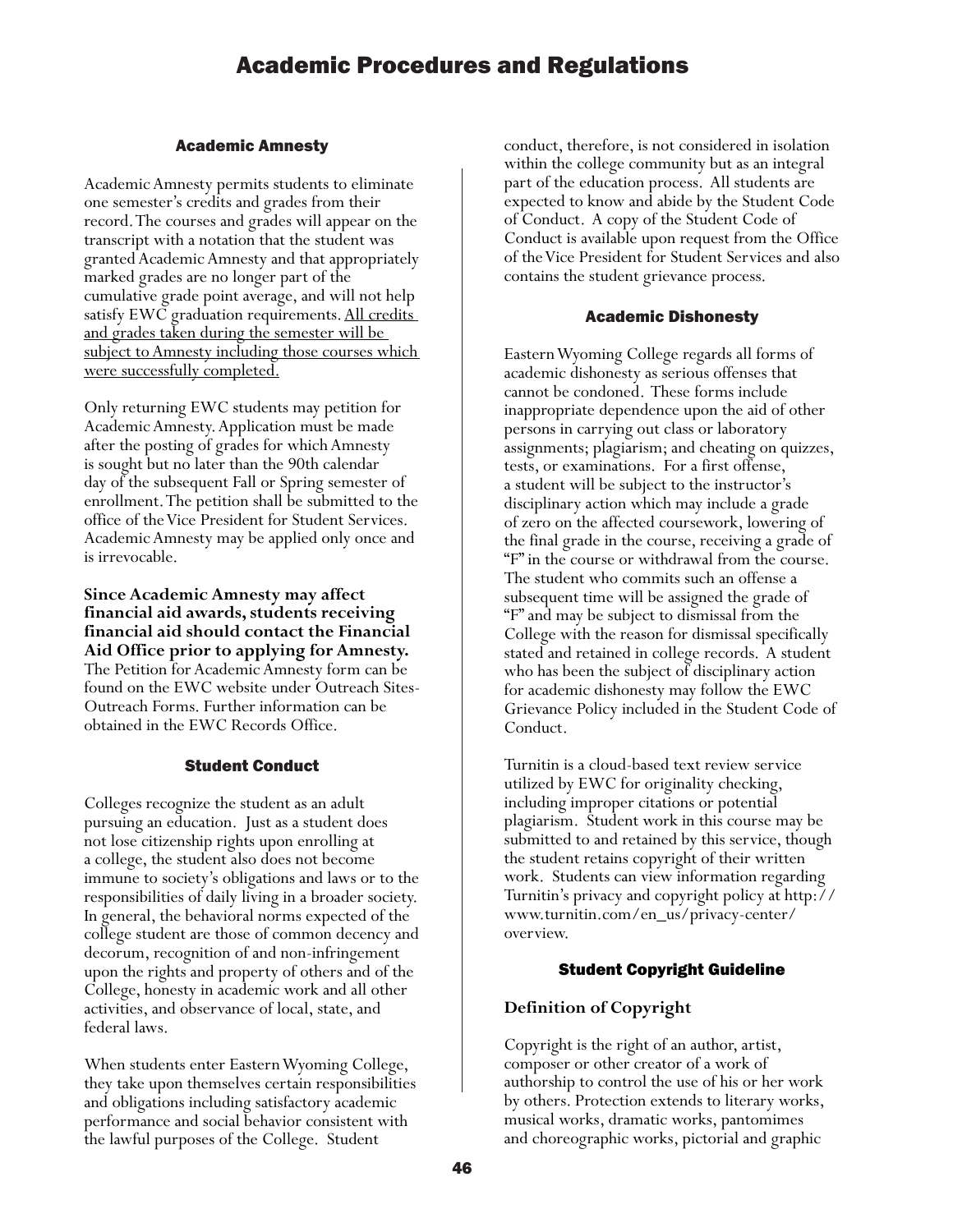works, sculpture, motion pictures and other audiovisual works, sound recordings and architectural works. Generally speaking, a copyrighted work may not be reproduced by others without the copyright owner's permission. The public display or performance of copyrighted works is similarly restricted.

Eastern Wyoming College (EWC) encourages all faculty, staff, and students to respect the intellectual property of others through adherence to copyright laws.

# **Copyright Laws and Technology**

Copyright laws also extend to Peer-to-Peer (P2P) file sharing networks. P2P networks allow files (including, but not limited to music and video files) to be shared among, and stored on, the computers and devices that have access to that network. Though a P2P network itself is not illegal, the content that is shared may include copyrighted material. While using a P2P file sharing (or any file sharing) network - students who share, download, and/or otherwise obtain and use copyrighted material without permission, can be subject to the civil and criminal penalties stipulated for violating copyright laws (see below). Students who perform these actions while using an EWC computer, or while connected to a wired or wireless network affiliated with EWC, may be subject to additional College penalties and disciplinary action.

Applicable college, civil, and criminal penalties can apply even if the file's copyright was unbeknownst to the student. Students are still responsible for their interactions and engagement on all P2P and file sharing networks.

Additionally, EWC complies with all laws and cooperates with law enforcement agencies concerning the investigation of copyright infringement that may have allegedly occurred from a campus-based computer or device, or one connected to a wired or wireless computer network affiliated with EWC.

EWC does not actively "police" its wired and wireless networks to discover acts of copyright infringement. The College does reserve the right, however, to monitor the data traffic that passes through its wired and wireless computer networks, and may investigate anomalies from

expected levels and patterns of data usage. When anomalous activity is observed, measures will be taken to limit or suspend that activity at that time, and investigative measures may be employed to identify the user involved.

# **Violations of the Copyright Law Can Have Serious Consequences:**

- 1. Eastern Wyoming College Disciplinary Action: Copyright infringement can subject a student to disciplinary action under the Student Code of Conduct, since violation of law or College policy is grounds for discipline. First offenses will result in a notice from Computer Services to cease illegal activity. Failure to comply or further incidents of infringement may result in loss of network access for the infringing user or device. Sanctions may include suspension of network access and formal college disciplinary action, including Academic Suspension or Dismissal. These outcomes might prove harmful to future job prospects or academic pursuits, since many employers and graduate and professional schools require disclosure of College disciplinary action.
- 2. Civil Liability: Persons found to have infringed may be held liable for substantial damages and attorney(s) fees. The law entitles a plaintiff to seek statutory damages of \$150,000 for each act of willful infringement. In the cases filed by the RIAA against students at Princeton, RPI, and Michigan Tech, the recording industry sued for damages of \$150,000 for each recording infringed.
- 3. Criminal Liability: Copyright infringement also carries criminal penalties under the federal No Electronic Theft Act. Depending on the number and value of the products exchanged, penalties for a first offense may be as high as three years in prison and a fine of \$250,000.

# Safety

Correct safety instruction and practices are a vital concern within the instructional programs and it is the responsibility of all persons to practice correct safety measures.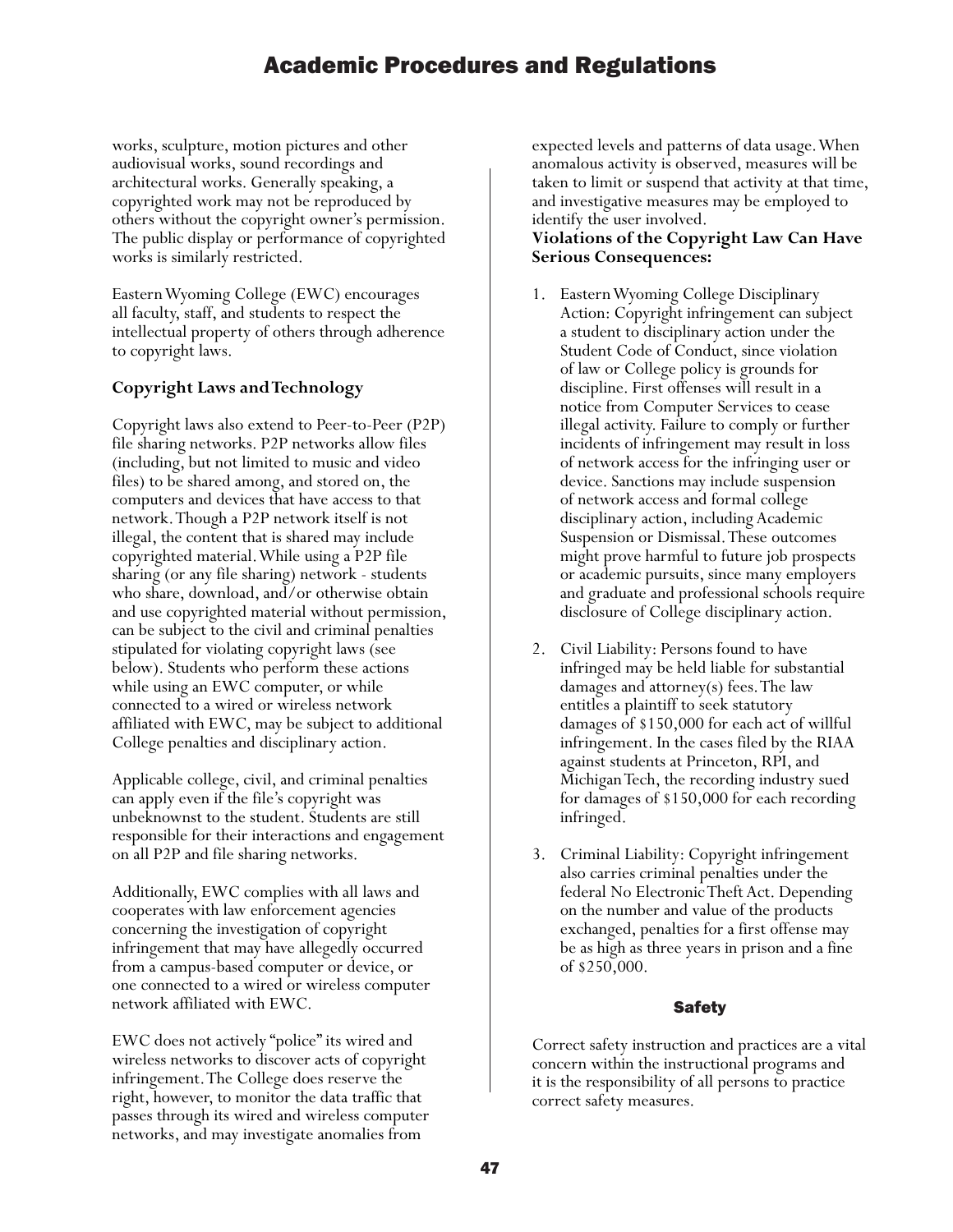If an injury occurs, either during instruction or at any other time while on campus, the injured party must report the injury to the appropriate office (instructor or advisor) so that an "Accident and Injury Report" may be completed.

# Eastern Wyoming College Notification of Rights under FERPA for Postsecondary Institutions

The Family Educational Rights and Privacy Act (FERPA) affords students certain rights with respect to their education records. They are:

(1) The right to inspect and review their education records within 45 days of the day EWC receives a request for access.

Students should submit to the Vice President for Student Services, or other appropriate official, written requests that identify the record(s) they wish to inspect. The EWC official will make arrangements for access and notify the student of the time and place where the records may be inspected.

(2) The right to request the amendment of the student's education records that the student believes are inaccurate or misleading.

Students may ask EWC to amend a record that they believe is inaccurate or misleading. They should write the EWC official responsible for the record, clearly identify the part of the record they want changed, and specify why it is inaccurate or misleading.

If EWC decides not to amend the record as requested by the student, the College will notify the student of that decision and advise the student of his or her right to a hearing regarding the request for amendment. Additional information regarding the hearing procedures will be provided to the student when notified of the right to a hearing.

(3) The right to consent to disclosures of personally identifiable information contained in the student's education records, except to the extent that FERPA authorizes disclosure without consent.

One exception, which permits disclosure without consent, is disclosure to school officials with legitimate educational interests. A school official is a person employed by EWC in an administrative, supervisory, academic or research, or support staff position; a person or company with whom the College has contracted (such as an attorney, auditor, or collection agent); a person serving on the Board of Trustees; or a student serving on an official committee such as a disciplinary or grievance committee, or assisting another school official in performing his or her tasks.

A school official has a legitimate educational interest if the official needs to review an education record in order to fulfill his or her professional responsibility.

Upon request, EWC discloses education records with consent to officials of another school in which a student seeks or intends to enroll.

(4) The right to file a complaint with the U.S. Department of Education concerning alleged failures by Eastern Wyoming College to comply with the requirements of FERPA. The name and address of the Office that administers FERPA is:

> Family Policy Compliance Office U.S. Department of Education 400 Maryland Avenue, SW Washington, DC 20202-5920

### Directory Information

The Family Educational Rights and Privacy Act (FERPA), a federal law, requires that Eastern Wyoming College, with certain exceptions, obtain a student's written consent prior to the disclosure of personally identifiable information from his or her educational records. However, EWC may disclose appropriately designated "directory information" without written consent unless the student has advised the College to the contrary in accordance with EWC procedures. The primary purpose of directory information is to allow EWC to include this type of information from student educational records in certain publications such as honor roll or other recognition lists, graduation programs, and sports activity sheets.

Directory information, which is information that is generally not considered harmful or an invasion of privacy if released, can also be disclosed to outside organizations without prior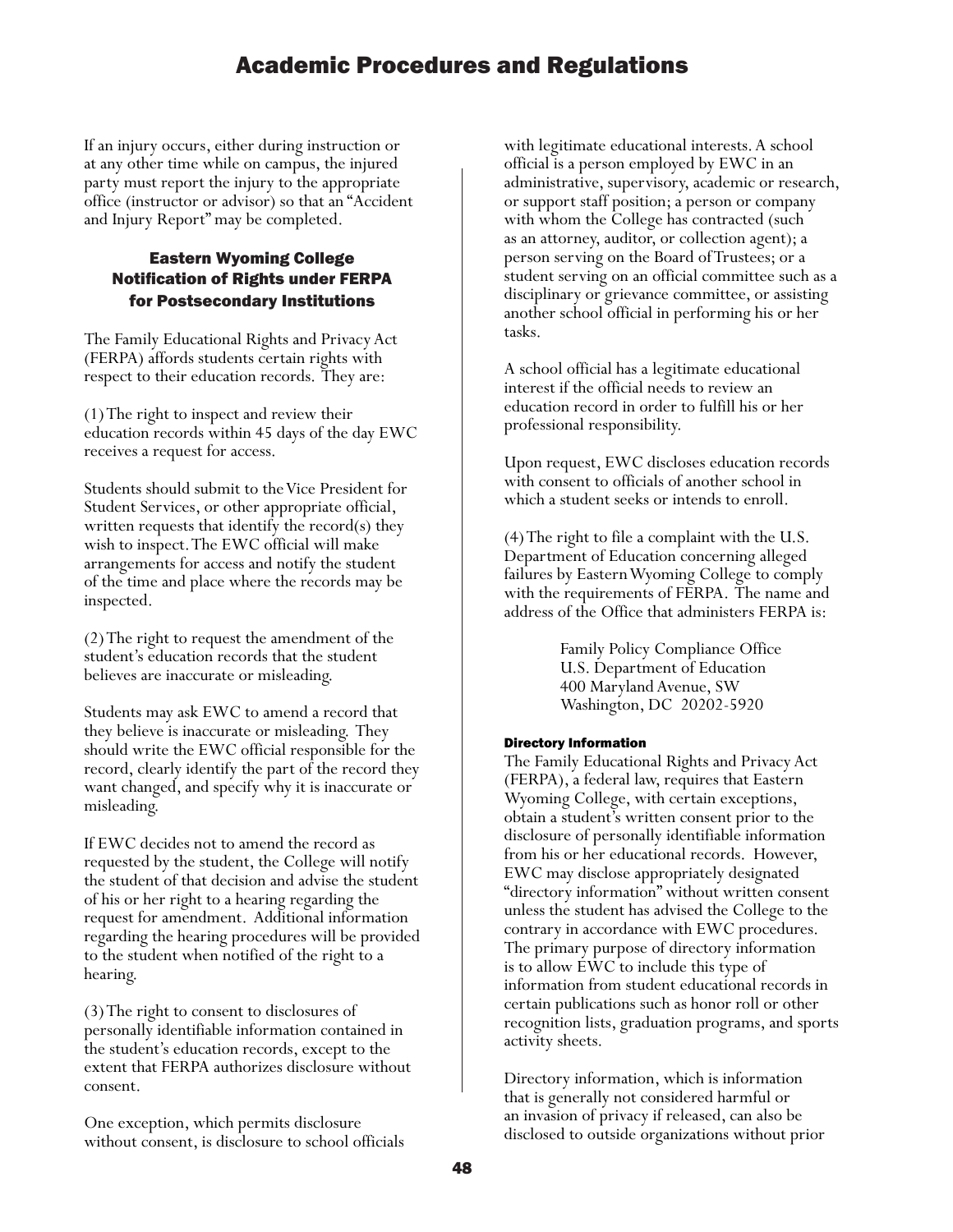written consent. Students must submit written notification to the Records Office within ten (10) days of the beginning of the semester if they wish the personal directory information about them be withheld.

Eastern Wyoming College has designated the following information as directory information:

- 
- 
- 
- Student's name<br>• Dates of enrollment<br>• Dates of enrollment<br>• Affirmation of whether currently enrolled<br>• Full or part-time status<br>• Grade level<br>• Major field of study<br>• Address (local and permanent)
- 
- 
- 
- 
- 
- Telephone listing (local and permanent) Participation in officially recognized activities
- and sports<br>Weight and height of members of athletic
- teams<br>Most recent educational agency or institution
- 
- 
- attended<br>• Photograph<br>• Electronic mail address<br>• Degrees, honors, and awards received

The student is hereby notified of these rights and that a copy of the "Privacy Rights of Parents and Students" pertaining to Eastern Wyoming College may be obtained in the office of the Vice President for Student Services.

### Sexual Harassment Policy

### Definition

Eastern Wyoming College endorses the definition of sexual harassment provided under Title VII of the Civil Rights Act of 1964. Accordingly,

Unwelcome sexual advances, requests for sexual favors and other verbal or physical conduct of a sexual nature constitute sexual harassment when (1) submission to such conduct is made either explicitly or implicitly a term or condition of an individual's employment; (2) submission to or rejection of such conduct by an individual is used as the basis for employment decisions affecting such individual; or (3) such conduct has the purpose or effect of unreasonably interfering with an individual's work

performance or creating an intimidating, hostile, or offensive working environment.

#### Policy Statement on Sexual Harassment

Eastern Wyoming College strives to create a work environment that is desirable for all employees and students.

Sexual harassment of employees or students is reprehensible, illegal, and will not be tolerated at Eastern Wyoming College. Such activity which influences employment decisions or the academic success of students is contradictory and antithetical to the environment provided by this institution, and prompt and remedial action will be taken by Eastern Wyoming College upon any finding of sexual harassment.

All complaints of sexual harassment will be investigated. Employee complaints should be filed with the complainant's immediate supervisor or the Affirmative Action Officer. Student complaints should be registered with the relevant Division Chair or the Affirmative Action Officer. If the complaint cannot be resolved at this level, the College Grievance Procedure under EWC/ Board of Trustees Grievance Policy No. 1.7 should be followed. Victims of sexual harassment are strongly encouraged to disclose any episode(s) of sexual harassment. Such disclosure will assist EWC in its attempts to prevent future episodes of sexual harassment.

Any Eastern Wyoming College agent or employee who is found to have engaged in sexual harassment of another employee or student will be subject to disciplinary sanctions which may include, but not limited to, written reprimand, demotion, transfer, required professional counseling, and/or termination of employment. Any student who violates this policy will be subject to prompt and appropriate discipline. Such discipline may result in the student being expelled from Eastern Wyoming College.

No employee or student shall suffer reprisal from Eastern Wyoming College as a consequence of filing a "good faith" complaint.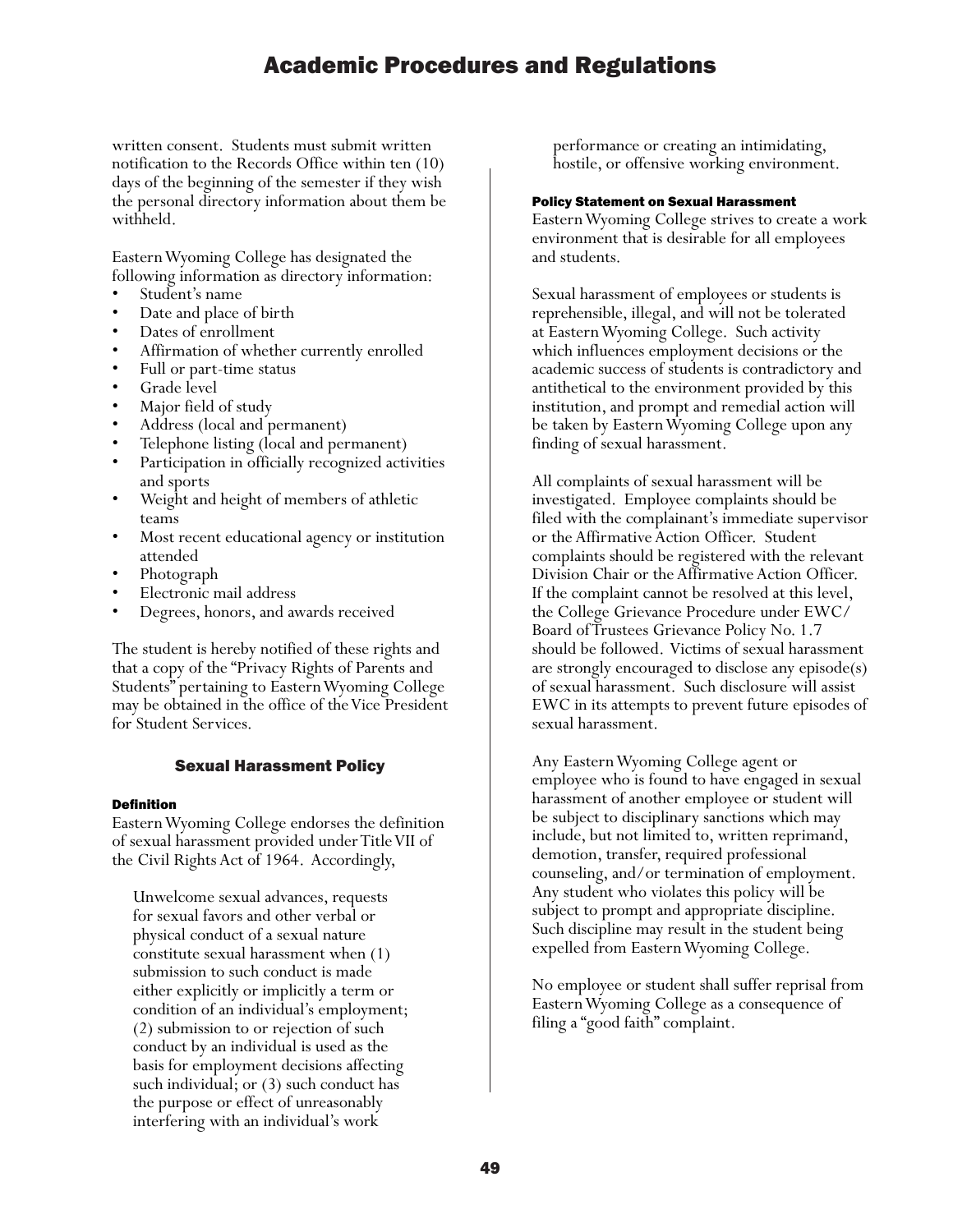### Complaint Log

Eastern Wyoming College maintains a record of all formal student complaints received in the office of the President, Vice President for Academic Services, or the Vice President for Student Services. Student complaints are defined as those which are nontrivial in nature, either academic or nonacademic, made formally in writing, signed by a student, and addressed to and submitted to an organizational officer with the responsibility to handle the complaint. The formal Complaint Log is maintained in the office of the Vice President for Student Services and contains the following information:

- Date the complaint was first formally submitted to an appropriate officer;
- B. Nature of the complaint (e.g. dispute about a grade, allegation of sexual harassment etc.);
- C. Steps taken by EWC to resolve the complaint;
- D. EWC's final decision regarding the complaint including referral to outside agencies; and
- E. Any other external actions initiated by the student to resolve the complaint, if known to the institution (e.g. lawsuit, EEOC investigation, etc.).

EWC will maintain, at a minimum, records of complaints for a two year period. The log is available for review by college staff, representatives of accrediting agencies, and by other, appropriate outside agencies. The names of any individuals involved in the complaint (including the names of any student(s) or EWC staff directly involved) are not part of the log.

Complaints, at EWC, are first addressed through the Informal Grievance procedure as outlined in the EWC Student Handbook. Those complaints that are not resolved using the Informal Grievance procedure, are resolved using the Formal Grievance Procedure also outlined in the EWC Student Handbook. The Handbook contains the EWC Student Code of Conduct (Board of Trustee Policy 5.13) that addresses how behavioral and other issues, including student complaints, are addressed by the College.

### INFORMAL GRIEVANCE PROCEDURE (As it pertains to students)

In order to ensure the most complete processing of complaints or concerns within the environs of Eastern Wyoming College, the College adopts

the following procedures: The first procedure, the informal grievance procedure, is designed to permit an expedited and orderly processing of all complaints or concerns of students in an informal manner, while at the same time ensuring that the complaints are fully explored and that a reasonable effort has been made to resolve the difficulties without the necessity of formal grievance proceedings.

The informal complaint procedure may be utilized to resolve any student or personnel problems arising at the College. If the grievance cannot be resolved through this informal procedure, the person or persons involved may avail themselves of the formal grievance procedure.

The informal complaint process is limited to fifty (50) calendar days from the alleged event. Complaints of events exceeding 50 days prior to statement of the complaint shall be handled through the formal complaint procedure. Any student who has a complaint may utilize this informal complaint procedure. In implementing this procedure, the complaining party should proceed as follows:

- 1. A complaint should be discussed initially between the persons involved; many problems may be resolved on this one-to-one basis.
- 2. If the persons(s) concerned are unable to resolve the problem on a one-to-one basis, the following procedures should be followed: (a) In the event that the grievance concerns the College President, the complaint will be submitted to a mediation committee of three individuals. One individual shall be selected the complainant, one by the College President, and the two selected individuals shall jointly select a third individual. This committee shall then make recommendations in an effort to resolve the matter.

(b) A student should define the complaint to the appropriate Division Chairperson regarding instructional personnel or matters; and to the appropriate student activities director regarding non-instructional personnel or matters.

This informal procedure does not rule out discussions among the complainant, his/her supervisors, or any other person who may assist in resolving the situation, including the Vice President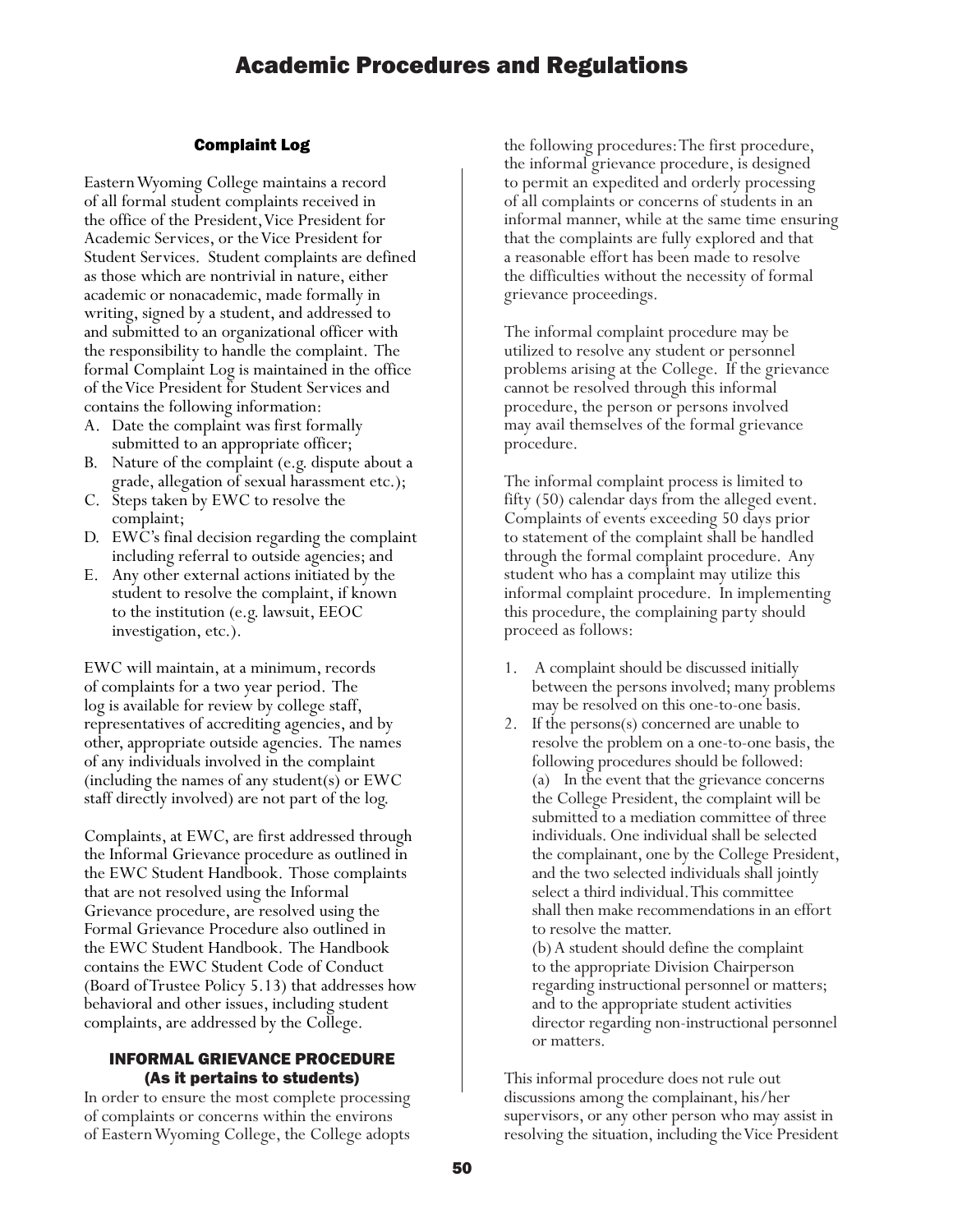in charge of the particular department or activity involved. The Board of Trustees should not be involved in any informal discussion of the grievance with any party involved.

In the event the above procedure does not result in a mutually agreeable solution, the student may file a formal grievance which will then be processed in accordance with the procedures set forth within the College's Formal Grievance Procedure.

### FORMAL GRIEVANCE PROCEDURE (As it pertains to students)

If the complaining party or parties have been unable or unwilling to resolve the complaint utilizing the procedures available under the "Informal Grievance Procedure," the complaining party or parties may proceed to file a formal grievance.

1. The formal grievance procedure begins with the filing of a written complaint. The written complaint must be filed within ten (10) working days following the alleged event, or ten (10) working days after unsuccessfully resolving the complaint informally.

The format of the written formal grievance shall contain the following:

- a. A concise statement of the grievance;
- b. A complete description of the action(s) of all parties involved;
- c. A detailed description of the alleged events;
- d. The date of the alleged occurrence;
- e. The place of occurrence of the alleged events;
- f. The relief or remedy sought by the complainant.
- 2. If the grievant is a student, the grievant shall submit the written complaint to the appropriate Division Chairperson, if the grievance involves instruction matters, and to the Vice President for Student Services if the grievance involves noninstructional matters. All formal student complaints are kept on file in the Vice President for Student Services' office. The Division Chairperson, or Vice President for Student Services, 1) shall notify the relevant parties in the dispute of the receipt of the formal grievance within five (5) working days; and 2) shall investigate, facilitate and answer the grievance in writing.
- 3. If either party is dissatisfied with the written decision from the Division Chairperson or Vice President for Student Services, either party may request a review by the Grievance Review Committee. Such request must occur within five (5) working days after receiving the written decision from the Division Chairperson or Vice President for Student Services. The Grievance Review Committee shall conduct an investigation of the matter within ten (10) working days after the request is submitted. A written decision shall be submitted to the respective parties within five (5) working days after the investigation is completed.
- 4. If either party is dissatisfied with the written decision of the Grievance Review Committee, either party may request a review of the decision by the College President. The request must occur within five (5) working days after receiving the written decision from the Grievance Review Committee. The President shall conduct an investigation of the matter within ten  $(10)$  working days after the request is submitted. A written decision shall be submitted to the respective parties within five (5) working days after the investigation is completed.
- 5. If either party is dissatisfied with the written decision of the College President, either party may request a hearing before the Board of Trustees. Such a request for hearing must occur within five (5) working days after receiving the written decision from the College President. The Board shall then conduct a formal hearing in accordance with its Rules of Practice For Contested Cases.
- 6. COLLEGE PRESIDENT. If the grievance or complaint concerns the College President, the formal Complaint shall be submitted directly to the Grievance Review Committee within ten (10) working days following the alleged event, or ten (10) working days after unsuccessfully resolving the complaint informally. The Grievance Review Committee shall conduct an investigation of the matter within fifteen (15) working days after the Complaint has been submitted. A written decision shall be submitted to the respective parties within five (5) working days after the investigation is completed. If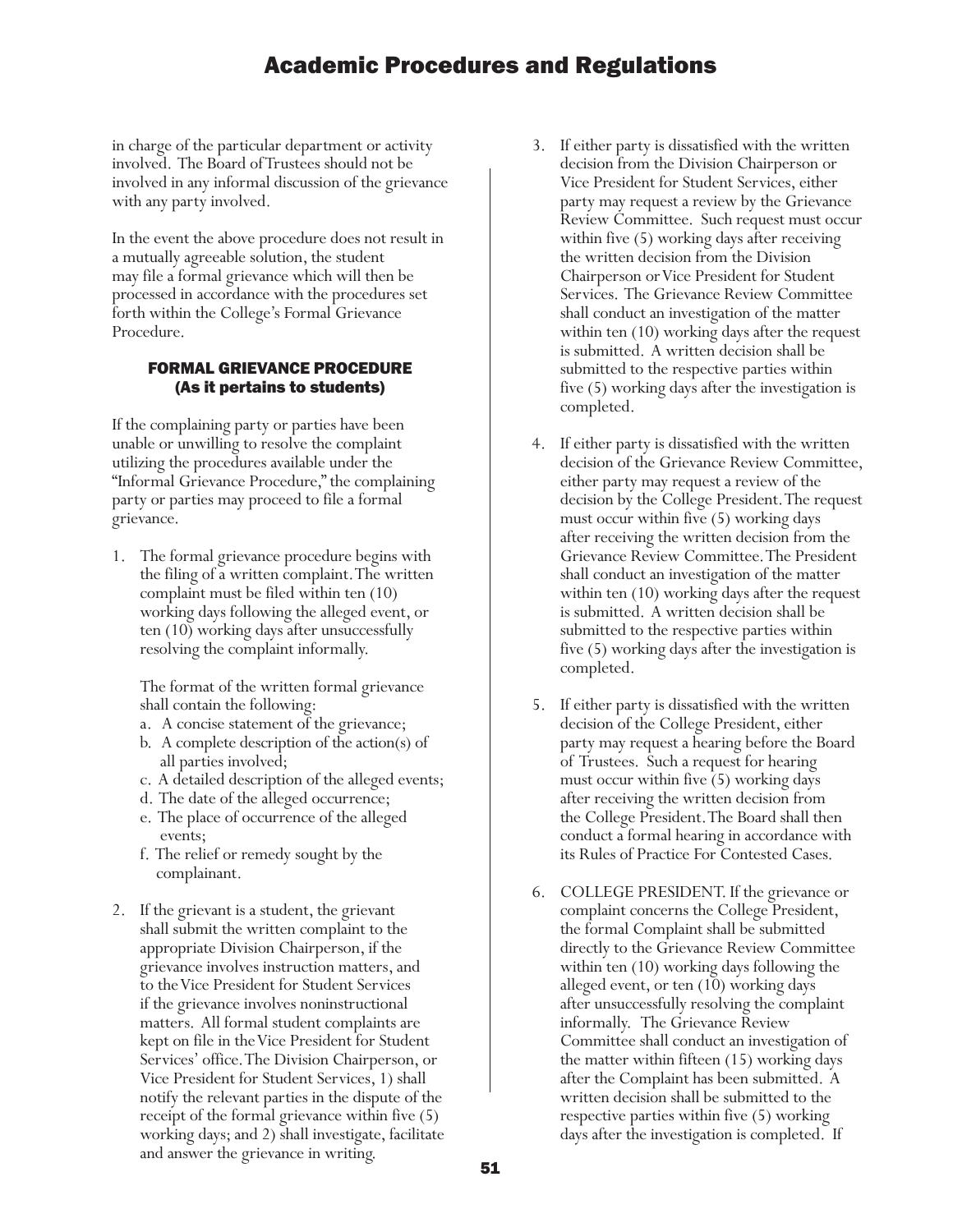either party is dissatisfied with the written decision of the Grievance Review Committee, either party may request a hearing before the Board of Trustees. Such a request for hearing must occur within five (5) working days after receiving the written decision from the Grievance Review Committee. The Board shall then conduct a formal hearing in accordance with its Rules of Practice For Contested Cases.

- 
- 7. Student Grievance Review Committee: Administrator (Chairperson) appointed by
- the College President<br>• Professional Staff Member appointed by the
- Chairperson<br>• Faculty Member appointed by the
- Chairperson<br>• Classified Staff Member appointed by the
- Chairperson<br>
Student Senate Member recommended by Student Senate President

### AFFIRMATIVE ACTION/EQUAL EMPLOYMENT OPPORTUNITY POLICY STATEMENT

Eastern Wyoming College is dedicated to providing opportunities and recognizing the talent of all people at our institution. The College is committed to a policy of equal employment opportunity for all persons on the basis of merit without regard to race, color, national origin, marital status, sexual orientation, gender, religion, political belief, veteran status, age, or disability. In accordance with the policy, Eastern Wyoming College affirms its commitment to non-discrimination in its employment practices as they relate to recruitment, hiring, selection, screening, testing, compensation, promotion, employment benefits, educational opportunities, access to programs, work assignments, application of discipline, access to grievance procedures, and any and all other conditions of employment which are provided by Eastern Wyoming College policy, regulation, rule or practice.

All administrators, faculty and staff committees and others involved in employment decisions are directed to comply with this policy. The Director of Human Resources is responsible for administering and coordinating the College's Affirmative Action/Equal Employment Opportunity Program.

Name, office location and telephone number are: Mr. Edward Meyer Director of Human Resources Affirmative Action Officer Tebbet Building, 234 Eastern Wyoming College 3200 West "C" Street Torrington, WY 82240 (307) 532-8330

### The Jeanne Clery Disclosure of Campus Security Policy and Campus Crime Statistics Act

Prepared for EWC students, faculty, staff and prospective students in accordance with the Crime Awareness and Campus Security Act of 1990.

### Introduction

Many students and parents are concerned about the issue of personal safety on college campuses. Eastern Wyoming College (EWC) employs security measures that help ensure students enjoy their time at the College as free as possible from any threats to safety and well-being.

Crime is a national problem that affects all communities and college campuses. To minimize the occurrence of crime incidents, college administrators, residence life and physical plant staff members, the city and county law enforcement authorities, and the students themselves must work together to ensure that students and their possessions are protected as much as possible.

### The Crime Awareness and Campus Security Act of 1990

The Campus Security Act (1990, 1994) and the Jeanne Clery Act (1998) are federal laws that require colleges and universities to disclose information about crime on and around their campuses to students, employees and prospective students. The Eastern Wyoming College (EWC) crime statistics may be found on the EWC website by clicking on "Consumer Information" located at the bottom of the home page. The EWC Crime Awareness and Campus Security policies, procedures and statistics are available upon request in the EWC Vice President for Student Services' Office.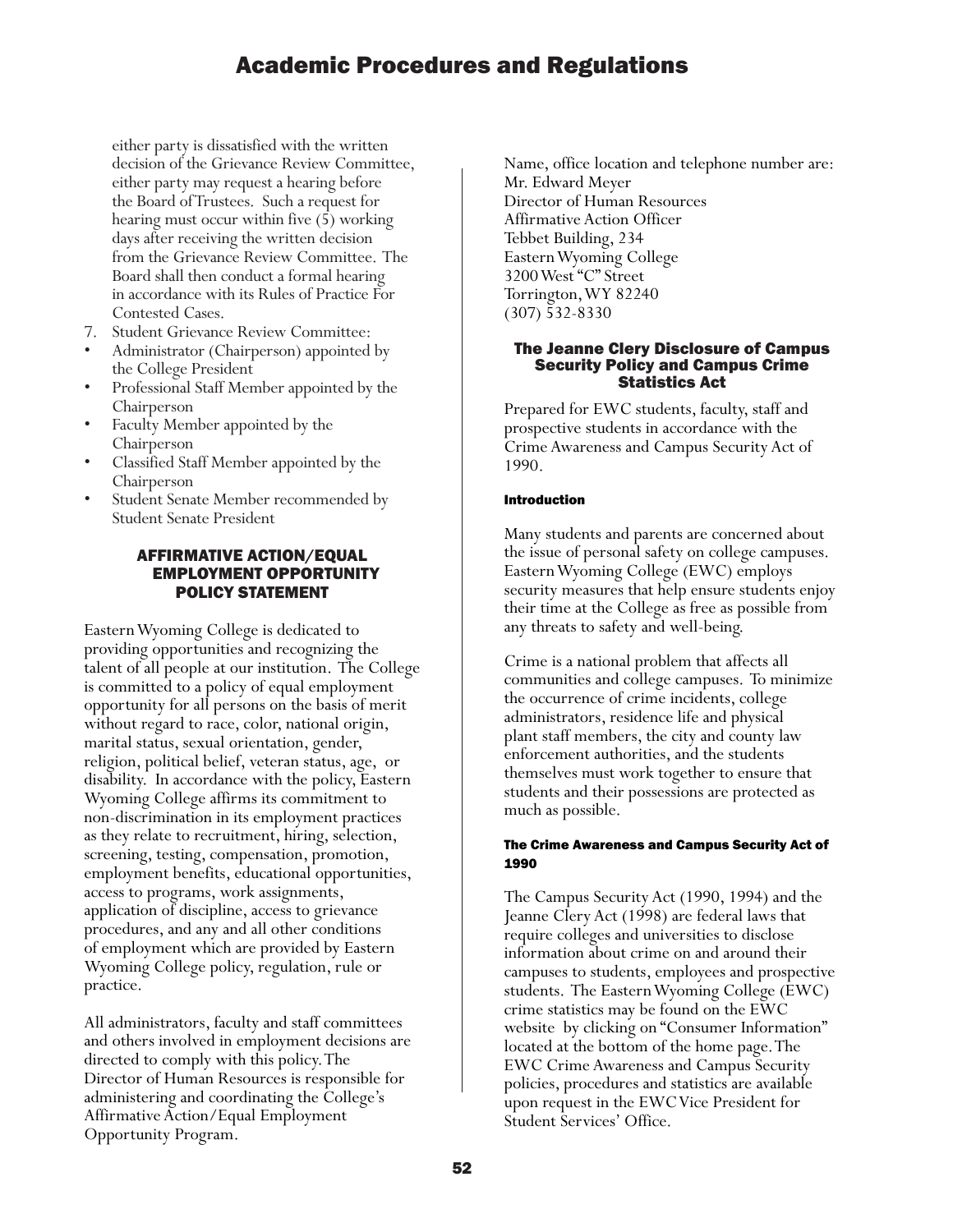Every prospective and admitted student is provided with a mailed notification that provides the website to access the information available in this report.

### Student Demographic Information

Eastern Wyoming College district operations include campuses in Torrington and Douglas, Wyoming. Torrington is the administrative center and main campus of the district, and Douglas functions as a branch campus. Enrollment is approximately 1900 credit students each semester with additional offerings in the community services and continuing education areas. Total headcount credit enrollment includes course offerings in ten other rural communities. The Torrington campus enrolls more traditional fulltime students than the other areas, which serves primarily non-traditional, part-time students.

### Lighting/Physical Plant Concerns

The Physical Plant Department maintains all college buildings and grounds with a concern for safety and security. Staff inspect campus facilities regularly; promptly making repairs affecting safety and security, and responding immediately to reports of potential safety and security hazards, such as broken windows and locks. The campus is well-lighted. Lighting checks are conducted on a regular basis to ensure that lights are in proper working order.

### Local Police Provide Campus Security

Eastern Wyoming College (EWC) maintains a close working relationship with both the Torrington Police Department and the Goshen County Sheriff's Department. The Torrington police routinely patrol the streets and parking lots on campus as well as the residence hall areas. They respond to both routine and emergency calls, and provide the College with timely information relating to criminal activity in the community so that college employees and students may act to protect themselves and assist in crime prevention efforts. The EWC Board of Trustees and the Torrington Police Department cooperatively instituted a Campus Resource Officer program to enhance the quality of life on campus by providing safety and security, maintain a high level of visibility around the campus, maintain order, and provide a range of general and emergency services.

#### Reporting of Crimes

Crimes in progress and other emergency situations in on-campus buildings can be reported directly to the Torrington Police Department by picking up any campus phone and dialing 9-9-1-1, and then following up by contacting the Vice President for Student Services. Upon receipt of the call, police dispatch will initiate the appropriate emergency response. Telephones are accessible in all buildings during normal hours of operation. Four 911 Emergency-Only telephones are located strategically along campus walkways and dial directly to the police dispatch office.

Non-emergency situations should be reported to the Vice President for Student Services located in the Student Services Office, 307.532.8257, between 7:30 am and 4:30 pm Monday through Friday. The Student Services Office serves as the student assistance and information center for the campus. The Vice President for Student Services and the staff are available to initiate crime reports and to respond to questions or concerns regarding personal safety on campus. The Director of Residence Life may be contacted at 307.532.8336 in Lancer Hall after regular working hours.

Victims of a crime who do not want to pursue action within EWC or the criminal justice system may still want to consider making a confidential report. With the victim's permission, the Vice President for Student Services can file a report on the details of the incident without revealing the victim's identity. The purpose of a confidential report is to comply with the victim's wish to keep the matter confidential while taking steps to ensure the future safety of the victim and others. With such information, EWC can keep an accurate record of the number of incidents involving students, determine where there is a pattern of crime with regard to a particular location, method or assailant, and alert the campus community to potential danger. Reports filed in this manner are counted and disclosed in the annual crimes statistics for the institution. An employee of an institution whose official responsibilities include providing psychological counseling to members of the institution's community and who is functioning within the scope of his/her license or certification are not considered to be a campus security authority and are not required to report crimes for inclusion into the annual disclosure of crime statistics.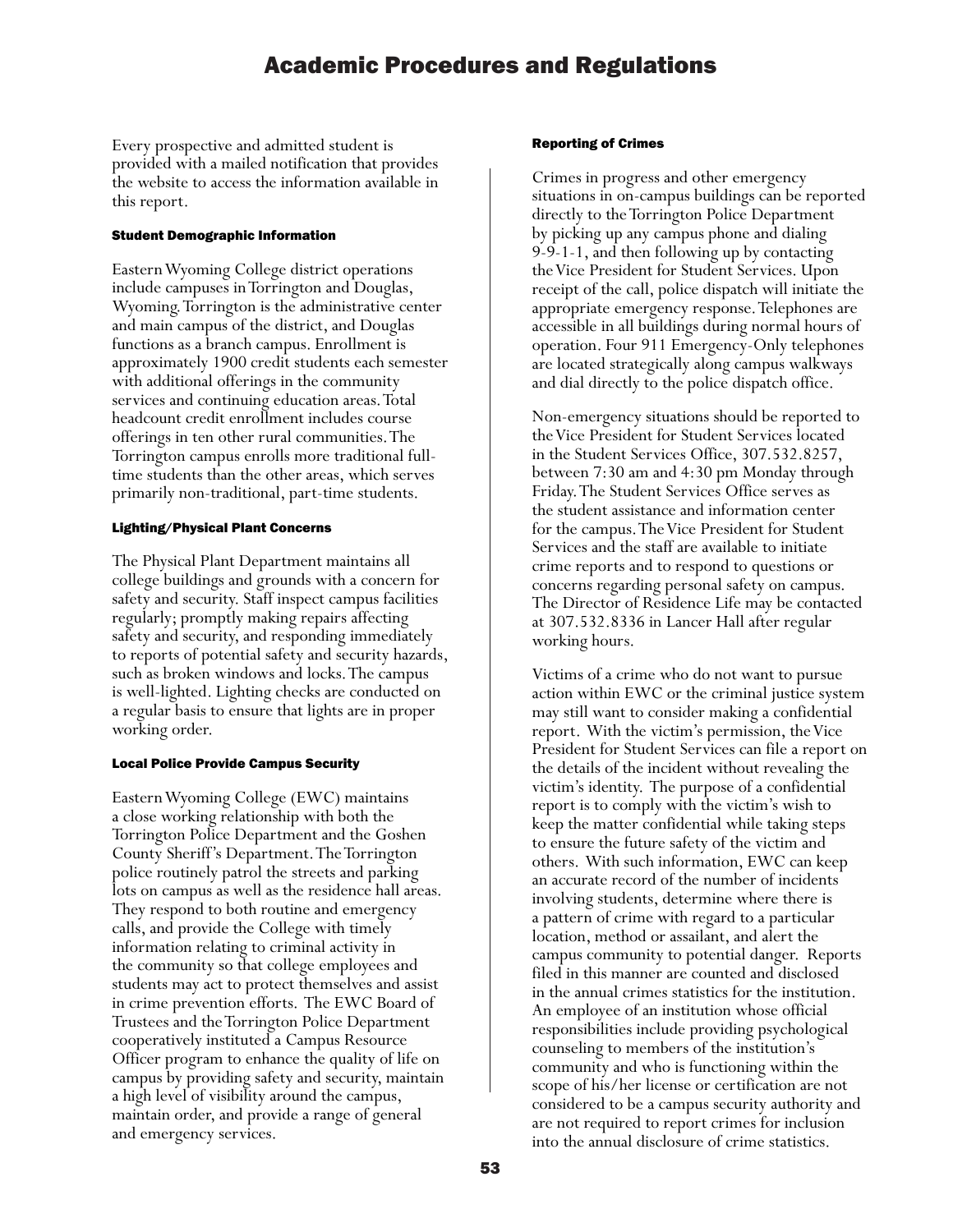They are encouraged, if and when they deem it appropriate, to inform persons being counseled of the procedures to report crimes on a voluntary basis for inclusion into the annual crime statistics.

# Timely Warnings

In the event that a situation arises, either onor off-campus, that, in the judgment of the Vice President for Student Services or Campus Resource Officer, constitutes an ongoing or continuing threat, a campus-wide "timely warning" will be issued. The warning will be issued through the LancerNet e-mail system to faculty, staff and students, and through the LancerAlert cell phone text messaging for those who have opted into that program. Warnings will also be issued on the EWC website at ewc. wy.edu and on the electronic bulletin boards at the Information Center and Student Services.

Depending on the particular circumstances of the crime, especially in all situations that could pose an immediate threat to the community and individuals, a copy of the notice will be posted in each residence hall, and at the front door of each on-campus classroom building. Anyone with information warranting a timely warning should report the circumstances to the Vice President for Student Services by phone at 307.532.8257, in person at the EWC Student Services Office; or to the Campus Resource Officer at 307.532.7001 (Torrington Police Department).

### Crime Awareness and Prevention Activities

Programs sponsored by community/campus organizations, residence life, college staff and local law enforcement personnel provide sessions each academic year on topics including personal safety awareness and security, domestic violence/sexual assault, the prevention of theft and vandalism, and alcohol and drug abuse. Information on safety and security issues is provided to students and employees regularly through bulletins, crime alerts, posters, brochures and college/community newspapers.

# College Access

During business hours, EWC (excluding residence halls) is open to students, parents, employees, contractors, guests and invitees. During non-business hours access to all EWC facilities is by key, if issued, or by admittance via the Physical Plant staff. Over extended breaks, the doors of all halls will be secured around the clock. Some facilities have individual hours which may vary at different times of the year. Examples are the Student Center, the Library and the Center for Tutoring and Learning. In these cases, the facilities will be secured according to schedules developed by the department responsible.

# Security Personnel

EWC does not employ a police staff. However, the Physical Plant staff who work past regular business hours have the authority to ask persons for identification and to determine whether individuals have lawful business at EWC. Criminal incidents are referred to the Campus Resource Officer or the local police department who have jurisdiction on the campus. Community members, students, faculty, staff and guests are encouraged to report all crimes and public safety related incidents to local law enforcement, the Vice President for Student Services and/or the Physical Plant staff in a timely manner.

### Crime Prevention Programs

Crime prevention programs and sexual assault prevention programs are offered on a continual basis. Specific programs designed to inform students and employees about campus security procedures and practices, and to encourage students and employees to be responsible for their own security and the security of others include:

- Summer Pre-Registration programs for parents (2-3 times annually)
- Orientation activities (1 time annually)
- Residence Hall educational programming (2 times during academic year)
- Student Services educational programming (3 - 4 times each academic year)
- College Studies classes (every semester)

A common theme of all awareness and crime prevention programs is to encourage students and employees to be aware of their responsibilities for their own security and the security of others. In addition to seminars, information is disseminated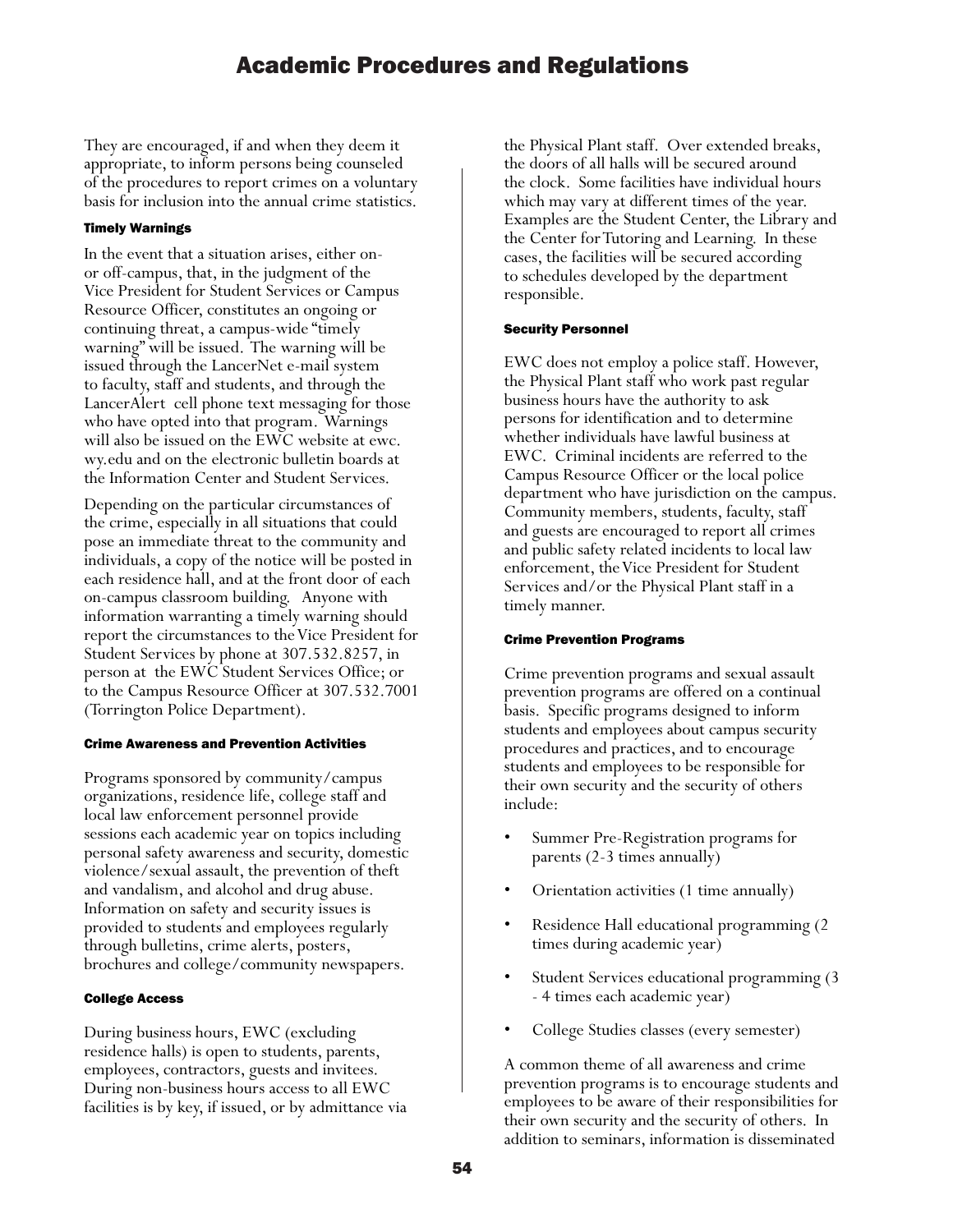to students and employees through crime prevention awareness packets, security alert posters, electronic displays, and videos. When time is of the essence, information is released to the College through security alerts posted prominently throughout campus, through e-mail messages to employees and through website notifications.

### Sexual Assault Prevention and Response

Eastern Wyoming College adheres to the requirements set forth in the Violence Against Women Act (VAWA) which became law in 2014. Information regarding the College's VAWA compliance efforts is located on the EWC website (ewc.wy.edu) under "Consumer Information."

Eastern Wyoming College educates the student community about sexual assaults and date rape through freshman orientations each Fall. The Goshen County Task Force on Family Violence and Sexual Assault offers sexual assault, education and information programs to college students and employees upon request. Educational programming and literature on date rape education, risk reduction and EWC response is available through Residence Life and other Student Services offices.

Victims of a sexual assault at Eastern Wyoming College should first get to a place of safety and then obtain necessary medical treatment. Student Services strongly advocates that a victim of sexual assault report the incident in a timely manner. Time is a critical factor for evidence collection and preservation. An assault should be reported directly to a Residence Life staff member, the Vice President for Student Services, another college administrator or law enforcement.. Filing a report will not obligate the victim to prosecute nor will it subject the victim to scrutiny or judgmental opinions from EWC employees. Filing a sexual assault report will:

- 1. Ensure that the victim receives the necessary medical treatment and tests.
- 2. Provide the opportunity for collection of evidence helpful in prosecution which cannot be obtained later (ideally a victim of sexual assault should not wash, douche, use the toilet or change clothing prior to a medical/ legal exam).

3. Assure that the victim has access to free confidential counseling from counselors specifically trained in the area of sexual assault crisis intervention.

When a sexual assault victim contacts Eastern Wyoming College, the Torrington Police Department or Goshen County Sheriff's Office may be notified as well. The victim of a sexual assault may choose for the investigation to be pursued through the criminal justice system and Eastern Wyoming College, or only the latter. A college employee will guide the victim through the available options and support the victim in his or her decision. Various counseling options are available from the EWC Counseling Office. Counseling and support services outside EWC can be obtained through the Goshen County Task Force on Family Violence and Sexual Assault, and Peak Wellness.

Eastern Wyoming College's Student Code of Conduct prohibits "Participating in any actual or threatened non-consensual sexual act", and outlines disciplinary proceedings and guidelines for cases involving sexual misconduct. The accused and the victim will each be allowed to choose one person to accompany them throughout the formal grievance procedure. Both the victim and accused will be informed of the outcome of the grievance procedure. A student found guilty of violating the EWC Student Code of Conduct could be criminally prosecuted in the state courts and may be suspended or expelled from the College for the first offense. Student victims have the option to change their academic and/or on-campus living situations after an alleged sexual assault, if such changes are reasonably available.

The Eastern Wyoming College (EWC) crime statistics, policies, and procedures may be found on the website by clicking on "Consumer Information" at located at the bottom of the EWC home page.

In accordance to the "Campus Sex Crimes Prevention Act" of 2000, which amends the Jacob Wetterling Crimes Against Children and Sexually Violent Offender Registration Act, the Jeanne Clery Act and the Family Educational Rights and Privacy Act of 1974, EWC is providing a link to the information regarding registered sex offenders in Goshen County available through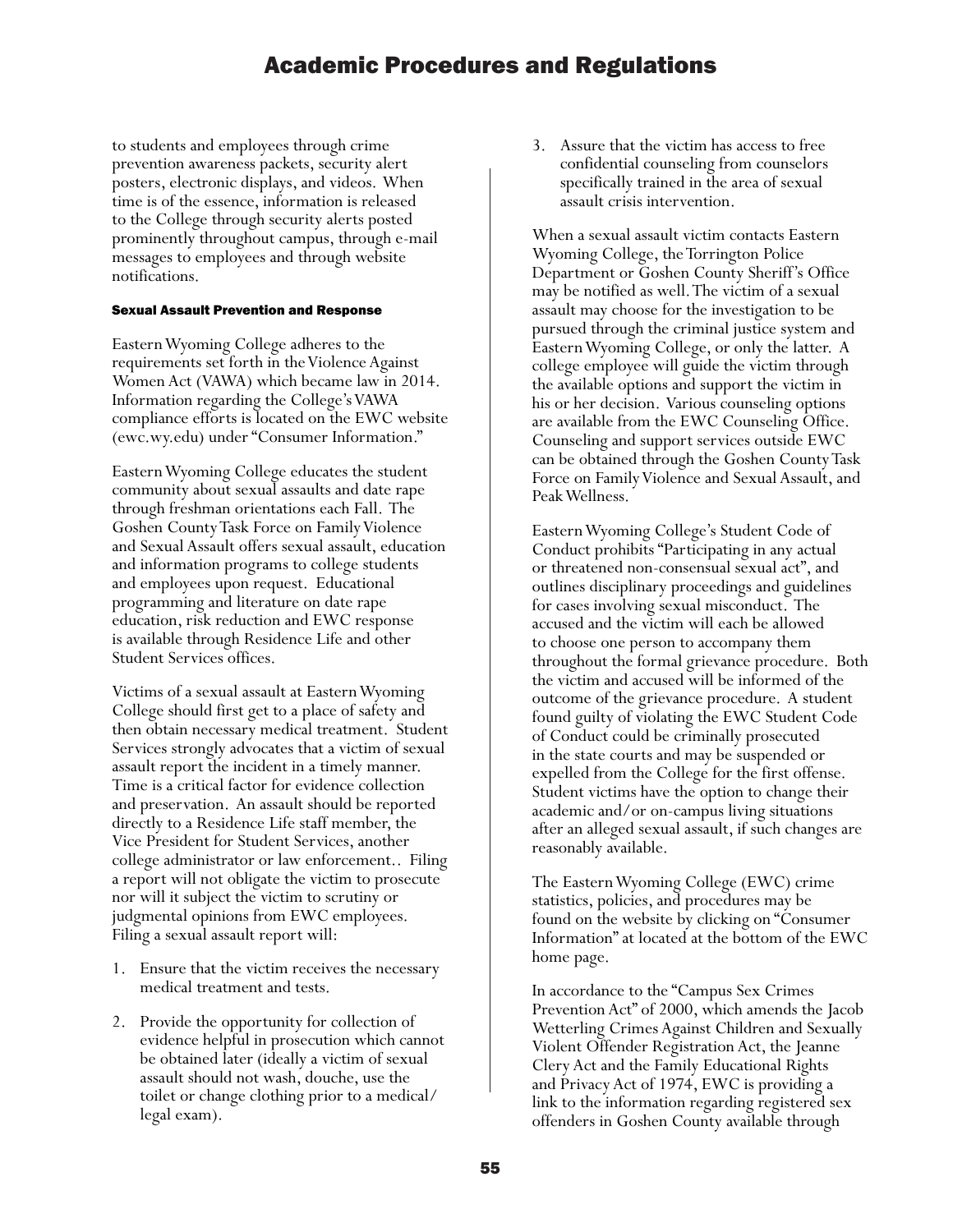http://communitynotification.com and in Wyoming available through http://sheriffalerts. com.

### Alcohol & Drug Enforcement Policies at EWC

The Eastern Wyoming College Board of Trustees has enacted a drug and alcohol policy stating that drugs and alcoholic beverages may not be present on campus or at college-sponsored activities. The policy states that the College may take disciplinary action for the following violations:

- The possession, use, sale, or distribution of narcotics, illegal drugs, or prescription drugs for which the person does not have a prescription, on college premises or at college-sponsored activities.
- The possession, use, sale, or distribution of alcoholic beverages on college premises or at college-sponsored activities.

Please refer to the alcohol/drug sections in the Student Code of Conduct and the "Alcohol & Drug Enforcement" policy for more detailed information on disciplinary measures related to illicit alcohol and drug use.

### Prevention Programs

EWC has a variety of methods to prevent the illicit use of drugs and abuse of alcohol by students and employees. The programs provide services related to drug use and abuse including dissemination of informational materials, educational programs, College Studies classes, counseling services, referrals and college disciplinary actions. The EWC registration statement provided to every student includes the alcohol and drug enforcement policies at EWC.

### Wyoming Laws

Illegal Possession: Any person under the age of 21 who has any alcoholic beverage in his or her possession or who is under the influence of alcohol is guilty of a misdemeanor.

Falsification of Identity: Any person under the age of 21 who attempts in any manner to purchase alcoholic or malt beverages or who falsifies any identification or uses any false identification in order to obtain alcoholic or malt beverages is guilty of a misdemeanor.

Driving While Under the Influence (DUI) – Under 21: The legal blood alcohol concentration (BAC) for person under 21 is .02% as opposed to a BAC of .08% for those of legal age. A .02% BAC would result from consuming any alcohol.

Consequences of a Misdemeanor: The consequences upon conviction for violating any of the misdemeanors listed above shall be imprisonment for no more than 1 year, a fine of up to \$750, or both. Minors convicted of DUI may have additional consequences.

### STUDENT AND EMPLOYEE RESPONSIBILITIES

The cooperation and involvement of students and employees in a campus safety program is absolutely essential. Individuals must assume responsibility for their own personal safety and the security of their belongings. The following is a list of some precautions:

### Reduce Your Risk

Walk with others when possible; be especially cautious during evening hours; keep keys ready, use sidewalks and well-lit pathways; be careful about whom you let approach you when alone. Call 9-911 in an on-campus building or utilize the Emergency-Only telephones outside on-campus if you notice something suspicious or believe yourself to be in danger.

### Lock It Up

Use the locks on exterior building doors, individual rooms and offices, and vehicles; keep windows secured; and store valuables out of sight. Weapons are not allowed in on-campus facilities and residence halls.

#### Record All Serial Numbers

Maintain a list of serial numbers and descriptions for valuable property (cameras, bicycles, etc.) Items such as coats, books, CDs, and cell phones without identifying numbers should be labeled. An engraver suitable for metal, plastic or wooden objects is available through Residence Life.

### Be A Crime Stopper

Report all accidents, thefts or other criminal activities to the Torrington Police Department or the Vice President for Student Services as soon as possible. Help the Torrington Police do their job by cooperating when asked to provide a statement, sign a complaint, or testify in court. Stay calm and give accurate details when making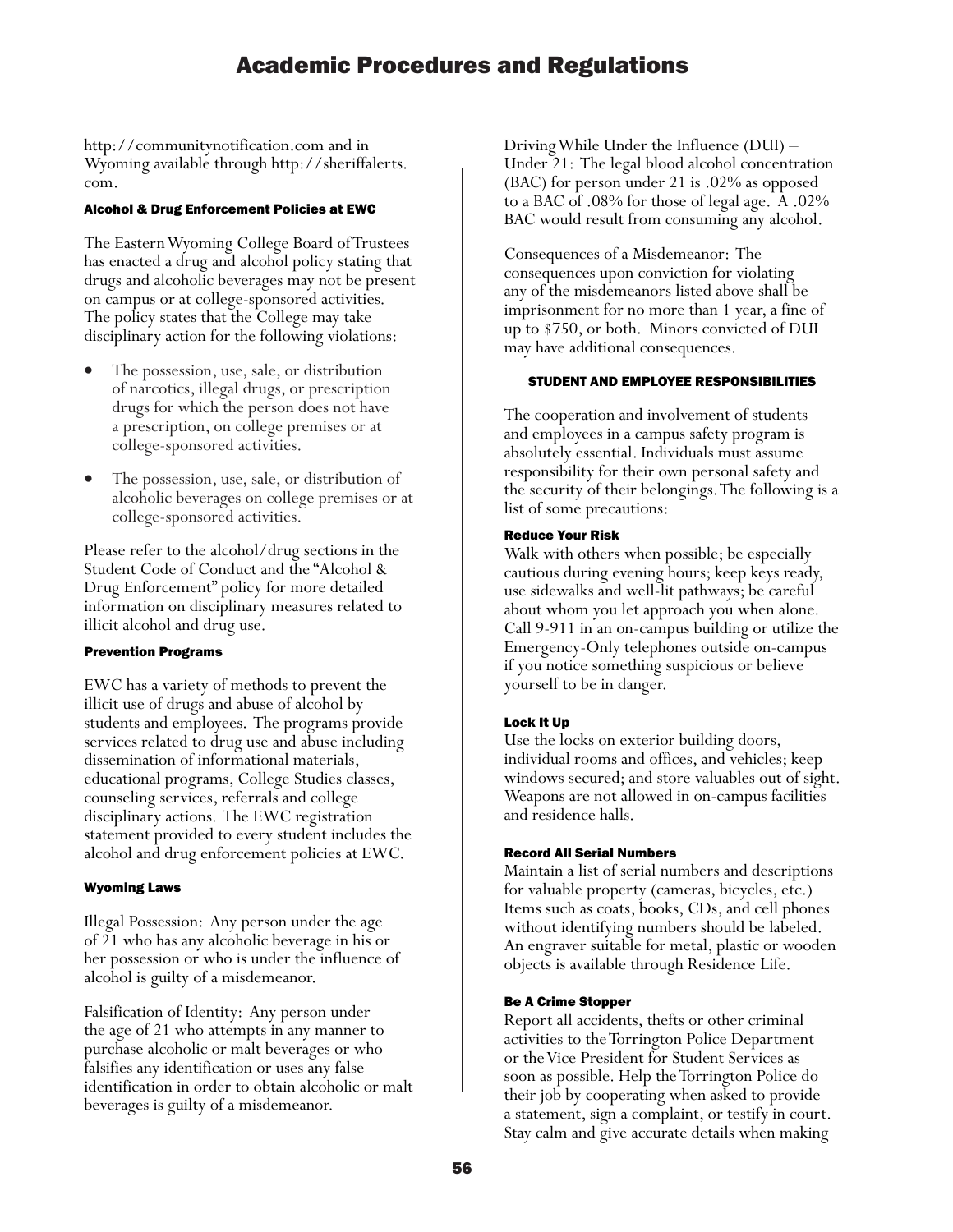calls for assistance. Be concerned for the safety and property of everyone.

### ON-CAMPUS HOUSING SECURITY

The following represents a summary of the ways on-campus housing security is addressed:

### **Staffing**

The Residence Halls have staff members living in the buildings. Student Housing Staff (Resident Assistants and Residence Life work-study students) also reside in the building. Housing staff responsibilities include securing doors, observing activity in the facility and responding appropriately, reporting incidents and potential problems, reporting maintenance and safety concerns.

### Procedures

Eastern Hall has three exits and Lancer Hall has eight exits. All doors are locked 24 hours a day for the safety of the students. Keys are assigned to students to allow them access to the main entrance of the residence hall in which they reside.

The residence halls have a duty station near the front door which enables housing staff to keep track of which residents and visitors are in the building. This station is manned by Housing staff from 4 pm – 2 am, Sunday-Thursday, and from 6 pm – 6 am, Friday and Saturday. Housing staff are trained to enforce quiet hours and visitation hours. They make rounds of the building and respond to student requests. Visitors are required to sign-in and visitation hours end at 12 midnight Sunday-Thursday nights and at 2 am on Friday and Saturday nights. Residents are responsible for the conduct of their visitors.

During Fall and Spring orientation meetings all residence students are warned about the dangers of leaving their room doors unlocked and exterior door security measures. Fire safety, fire alarm and tornado procedures, theft prevention, and domestic violence/sexual assault issues are also addressed.

### Key Control

Student room door keys are not marked to indicate building or room number.

#### Crime Statistics

Individuals can access the Eastern Wyoming College crime statistics report directly from the Office of Postsecondary Education.

### The Crime Awareness and Disclosure of College Information

Federal disclosure reports such as EWC's Graduation/Completion and Transfer-Out rates, Athletic Graduation/Completion and Transfer-Out rates are available on the EWC website at ewc.wy.edu/ (click on "Consumer Information" at the bottom on the home page). Other Student Right-To-Know information, such as Athletic Participation and Financial Support, is also available on the website at ewc.wy.edu, or upon request in the office of the Vice President for Student Services at Eastern Wyoming College.

All Eastern Wyoming College students are held individually responsible for the information and policies in this catalog and failure to read and comply with all stated regulations will not exempt a student from such personal responsibility.

Student Responsibility

### Reporting Concerns Regarding Animal Treatment

### "Whistleblower Statement"

All animals used at Eastern Wyoming College (EWC) must be handled, housed, treated, cared for, and transported in a humane and ethical manner in accordance with federal law and college rules. Any person having reason to question the treatment of animals at EWC is encouraged to report incidents involving perceived non-compliance without fear of retaliation.

• Any person having reason to question the humane or ethical treatment of animals at the College should contact the Institutional Animal Care and Use Committee at the anonymous number 855.392.2273 (855-EWCCARE). No threat or retaliation will be made against anyone reporting perceived mistreatment or non-compliance. In addition, reports can be made to any standing member of EWC's Institutional Animal Care and Use Committee.